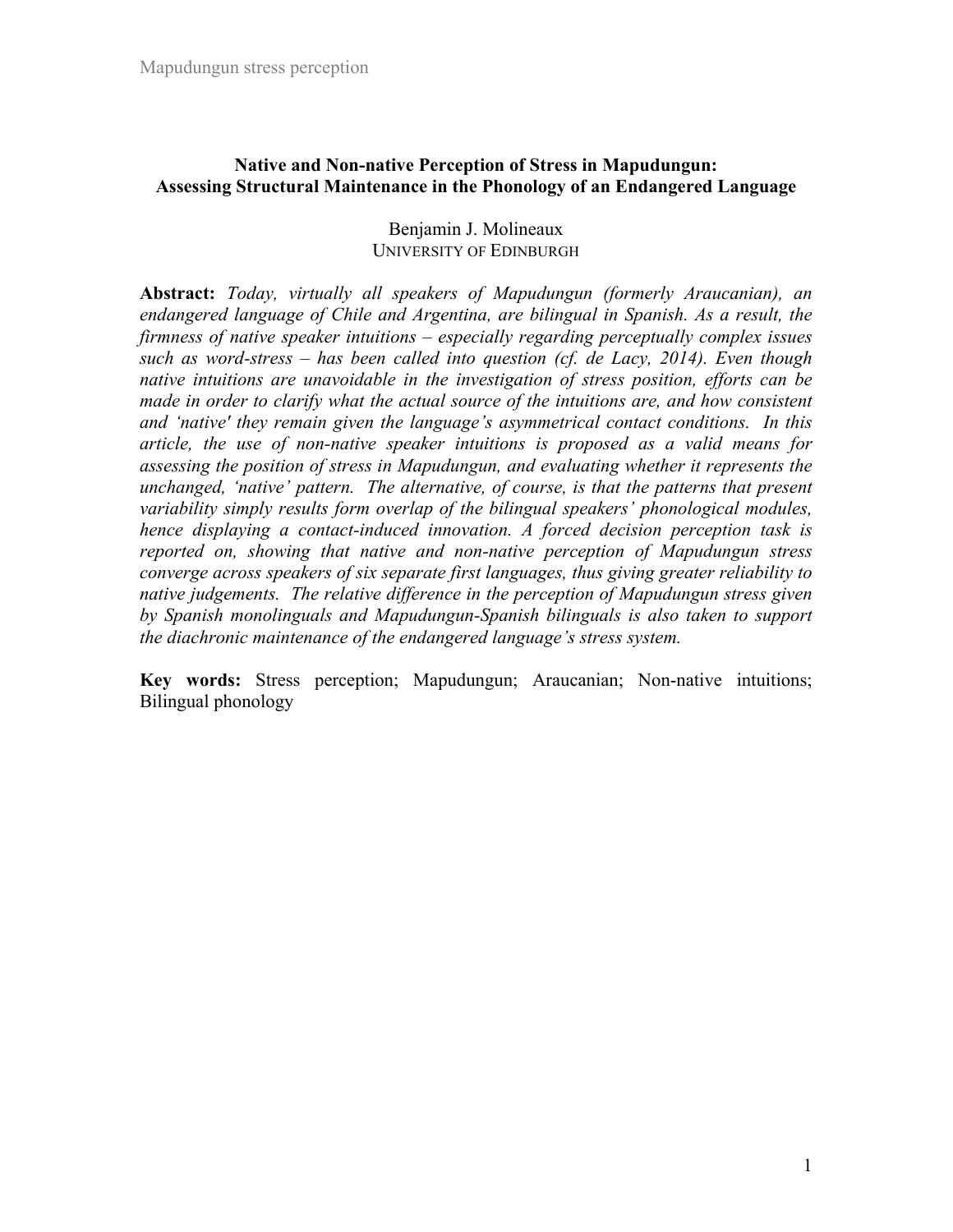### **INTRODUCTION**

Stress is primarily a perceptual or mental instantiation of prominence, rather than a uniform physical trait of syllables. As a result, there is no single tell-tale sign of its location within words. Inasmuch as it is possible to find acoustic and phonological correlates to the percept of stress in a given language, these are established *a posteriori*, on the basis of the fundamental experience of stress given by speaker intuition. Although the value of native intuition has sometimes been called into question as a source of phonological knowledge (e.g. Schütze, 1996; Kawahara, 2011), in the case of stress, knowing where speakers perceive stress is the condition *sine-qua-non* for pinpointing its phonetic and structural properties. What happens, however, when native speaker intuitions become suspect, due to universal, inherent bilingualism and language marginalization? Can non-native intuitions aid us in clarifying native ones? How informative can non-native speakers be about a language's stress patterns, and further, about the reliability of native intuitions on stress? Such questions are explored in relation to Mapudungun (formerly referred to as *Araucanian*), an endangered language spoken – alongside Spanish – by a fast-shrinking number of ethnic Mapuche people in Chile and Argentina.<sup>1</sup> The objectives of the study are twofold: to assess the value of non-native perception in establishing stress position – particularly in conditions where native data are suspect – and, in doing so, to evaluate and improve upon the available evidence for Mapudungun's stress-system.

<sup>&</sup>lt;sup>1</sup> Based on survey data (CEP, 2006), Zúñiga (2006) estimates the number of speakers at 144,000 in Chile. However, the same survey finds rural speakers use the language to address children in only 8.2% of cases, while urban speakers do so in a mere 0.8% of cases. Census numbers in Argentina are much smaller, with just over 8,400 self-reported speakers (INEC, 2008).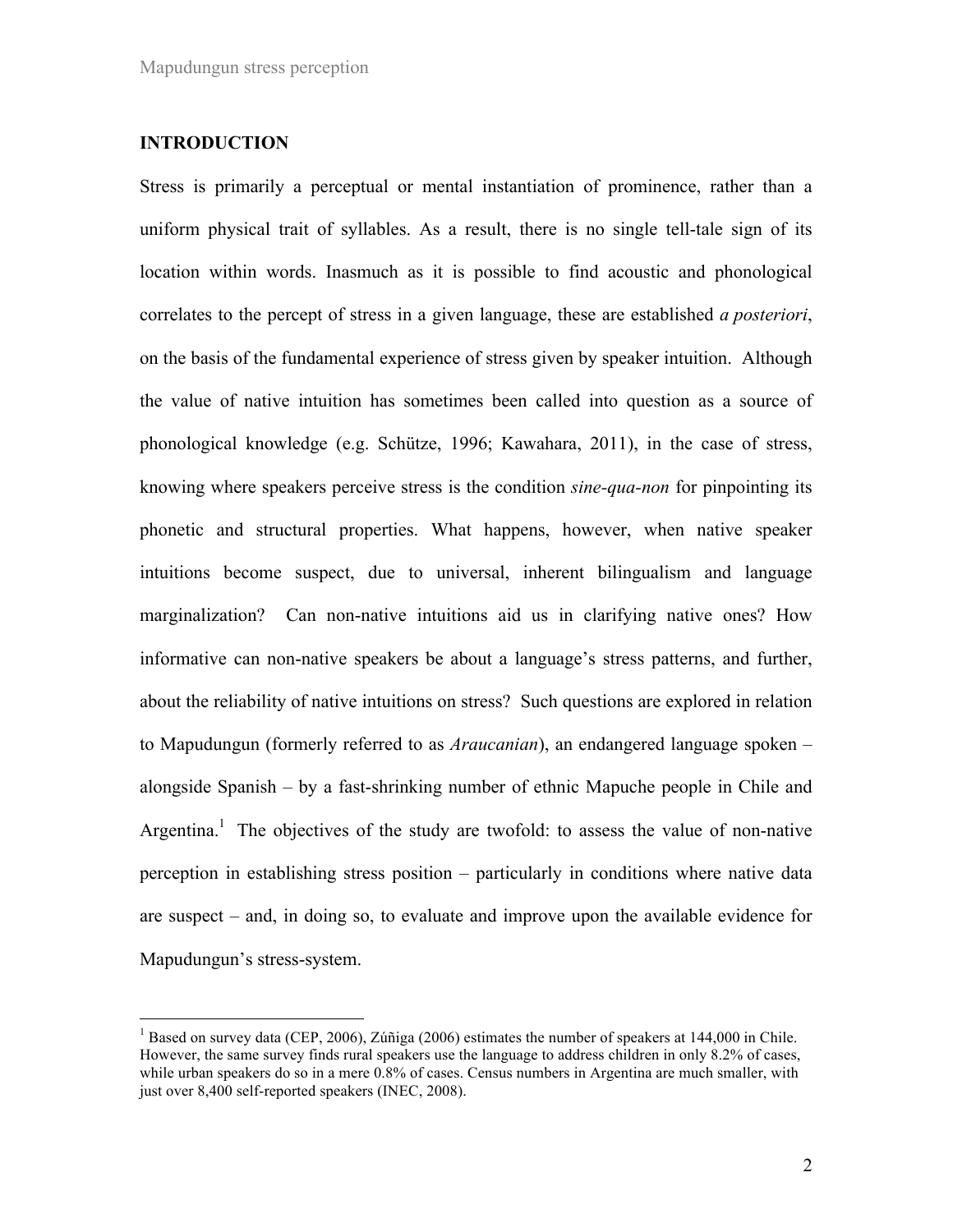#### Mapudungun stress perception

In languages where native stress intuitions are robust, there is an uncontroversial baseline for correlating these to variation in syllable F0, duration, intensity, spectral tilt or phonotactic constraints and allophonic alternation (cf. Gordon, 2011a, 2014). In some languages, nevertheless, intuitions are debatable, particularly for secondary stress, where prominence is not phonemic (cf. Hualde & Nadeu, 2014). In such cases, acoustic correlates may be extremely difficult to find (cf. Dogil & Williams, 1999 for Polish and Spanish; Arvaniti, 1992, 1994 for Greek) and phonological generalizations may be unreliable (cf. Hyman, 2014) or indeed over-identified (cf. Newlin-Łukowicz, 2012 for Polish secondary stress).

Further complications to the percept of stress may also arise from the conditions in which the language is spoken and the interaction of different stress-assignment and perception systems. This is particularly so for inherently bilingual speech communities where one of the languages has no contrastive stress, while the other assigns it a clear phonemic value. This is the case for Mapudungun *vis-à-vis* Spanish. In such a context, obtaining intuitions on stress is an uncertain affair, chiefly because there is such a strong prototype for its cues, position, and function put forth by the culturally dominant language.

With native intuitions suspect, and in the absence of other resources, we turn to the perceptions of non-native speakers. The data they can provide are of two sorts: the first relates to the general perceptibility of stress, regardless of native language. If there is consistency in the position of stress as identified by speakers of different native languages, there must be some reality to the percept. On the other hand, by comparing the perception of stress given by native speakers of different languages we can measure up languages

3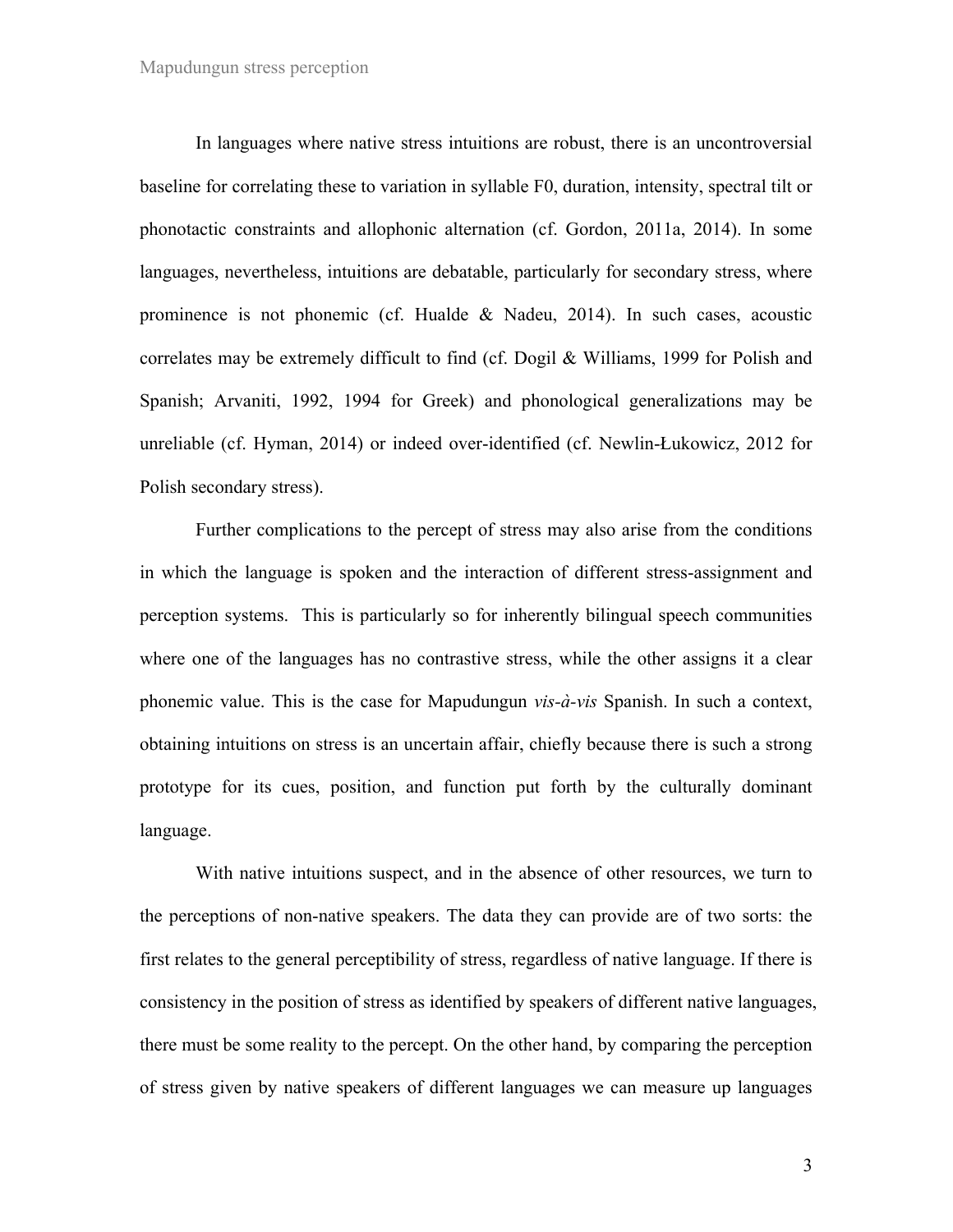according to their correlation with stress as perceived by native speakers. In this case, looking at the accuracy of Spanish speakers in perceiving Mapudungun stress, as compared to speakers of other mother-tongues, we can infer the degree of influence of the Spanish stress system on Mapudungun-Spanish bilinguals' own perception of stress. In other words, we may attempt to disentangle the phonological modules governing each of the two languages in the bilingual speakers' grammar (cf. de Lacy, 2014).

In the case of Mapudungun and Spanish, if the Mapudungun module is alive and well, perception of its stress is expected to be distinct for bilinguals, when compared to Spanish monolinguals. It is possible, however, that the pattern is equally identifiable to native speakers of Spanish, as well as speakers of other languages. In such a case the cues to the language's prominences must be of a more general nature.

If a convergence is found between Spanish monolinguals and Mapudungun-Spanish bilinguals, we may assume there is some level of overlap in the bilinguals' phonological modules. If the results point to a convergence of all speakers' percepts, we may assume the prominences are, overall, easy to identify, and hence have a means of evaluating native speaker intuition. Finally, if there is one language – other than Spanish – which converges with the native Mapudungun data, we may be in the presence of a very similar system of stress cuing, and hence find that Mapudungun stress assignment is both consistent and independent from Spanish in the bilingual speaker's perception.

(1) Goals for a non-native stress-perception assessment

a. Is the position of stress as perceived by native speakers of Mapudungun generally or consistently perceived in the same way by speakers of other languages?

4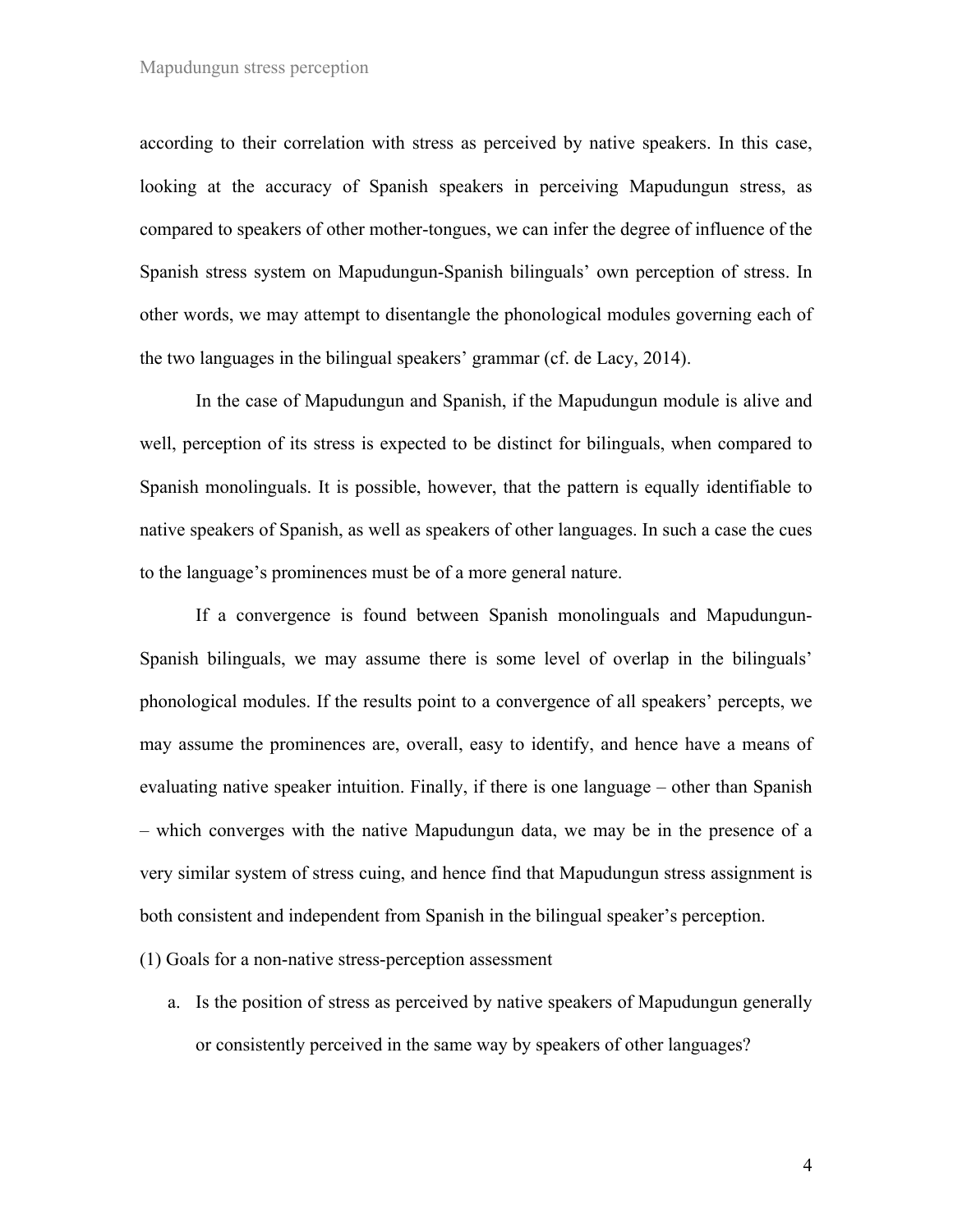b. Are Spanish speakers better than speakers of other languages at perceiving the position of stress in Mapudungun?

#### **MAPUDUNGUN STRESS**

Under the exonym 'Araucanian', the nature of Mapudungun stress has been the object of substantial debate in broader typological work.<sup>2</sup> Nearly all of these accounts can be traced back to a single article by Echeverría and Contreras (1965), which places stress on every even syllable of the word, from the left edge.

(1) Left-right version of Mapudungun stress (Echeverría & Contreras, 1965:134):

| $a.$ [wu <sup>'</sup> le] | $b.$ [tsi panto]<br>c. $[e^{\iota}$ lumu <sub>u</sub> ju] |           |
|---------------------------|-----------------------------------------------------------|-----------|
| 'tomorrow'                | 'vear'                                                    | 'give us' |
| d. $[e^t]$ lua enew       | e. $\left[ki'mufa, luvw, laj\right]$                      |           |
| 'he will give me'         | 'he pretended not to know'                                |           |

Such a pattern could be construed as a quantity-insensitive iamb, a foot-type which is explicitly ruled out by versions of the iambic-trochaic law (Hayes, 1985) and is excluded from major contemporary foot typologies (such as McCarthy & Prince, 1986 or Hayes, 1995). A recent article by de Lacy (2014) takes a closer look at the data-source for this debate, finding it suspect (or invalid for current theories) on a number of counts.

Paradoxically, Echeverría and Contrera's paper – although the most widely cited work on Mapudungun stress – is the odd one out in terms of its account of the

 <sup>2</sup> Among others: Hyman, 1977, p.41-2; Kager, 1993, p.409, 2007, p.205-6; Hung, 1994; Kenstowicz, 1994, p.556; Hayes, 1995, p.266; Gordon, 2002, p.522, 2011b, p.143; Hyde, 2002; McGarrity, 2003; p.59-61, Tesar, 2004, p.220-21; Hermans, 2011, p.982-984, Noel, 2013.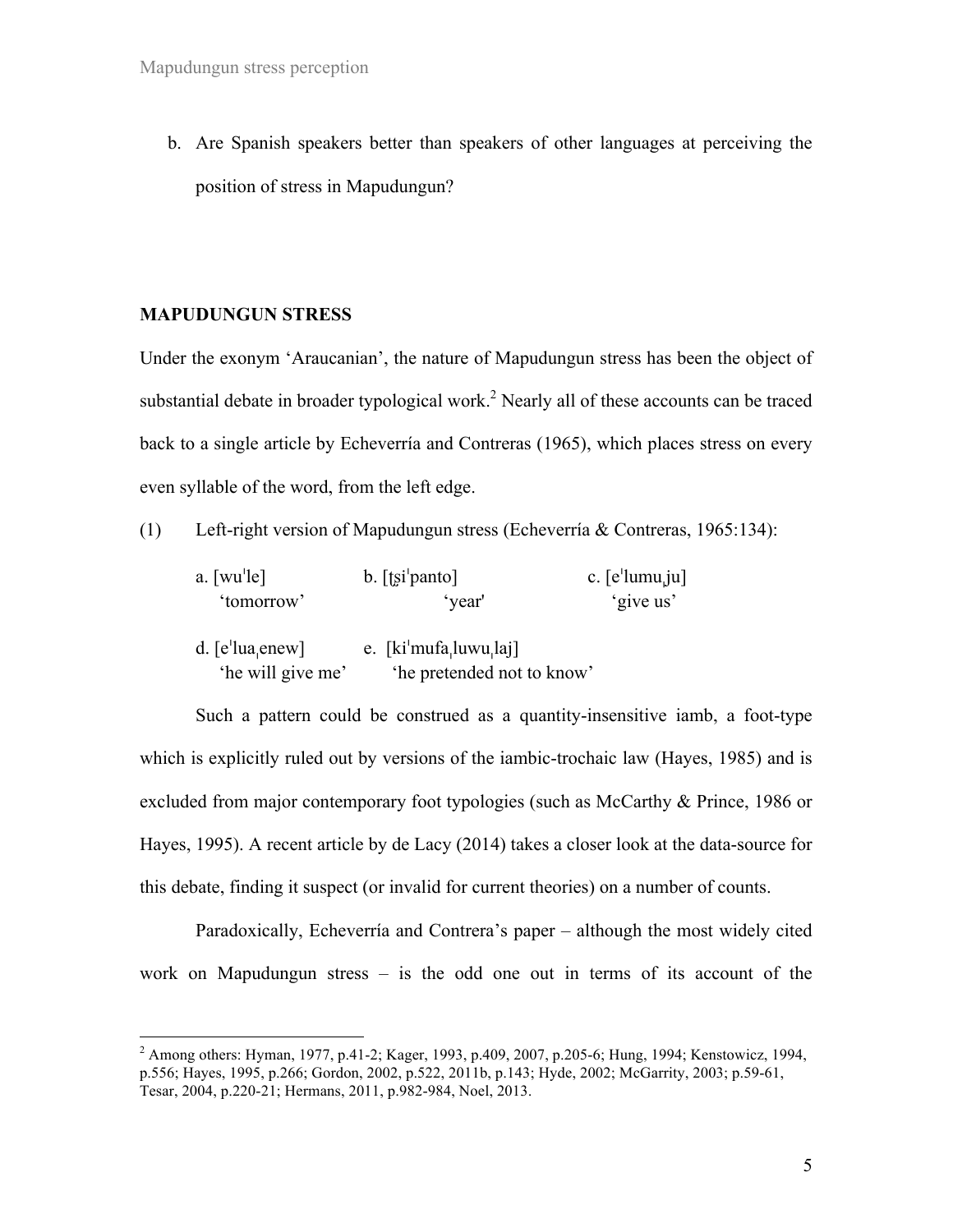phenomenon. In Mapudungun-specific literature we find grammars available from the early 17<sup>th</sup> century onwards (Valdivia, 1606; Febrés, 1765; Havestadt, 1777; Lenz, 1897; Augusta, 1903; Salas 2006; Zúñiga, 2006; Smeets, 2008) all of which include some remarks on stress. Although details vary concerning secondary stress, as well as the placement of main stress in multi-suffix verbs and compounds; the general rule for main stress seems consistent: stress the last vowel before a consonant. In other words, while Echeverría and Contreras (1965) describe a system that may be construed as a quantity insensitive iamb parsed iteratively from left to right; most other literature – before and after Echeverría and Contreras – describe what may be seen as a quantity sensitive (moraic) trochee, parsed as a single foot from right to left. In sum, every single parameter is reversed.

(2) Penultimate mora stress in Mapudungun (Salas, 2006, p.73-4)

a.  $[t\text{suf}^{\text{th}}]$  b.  $[ma]^{\text{th}}\text{su}$ .  $[a!]$  c.  $[a!]$  $[a]^{\text{th}}$  d.  $[we.]$  $u!$ . $ki]^{\text{th}}$ 'ash' 'woodland' 'chicken' '(s)he is swimming'

This said, descriptions of Mapudungun stress (including Echeverría and Contreras') also provide the caveat that disyllables ending in a vowel often do not follow the general rule. This is either attributed to lexical stress (Smeets, 2008), or to free alternation (Echeverría, 1964; Salas, 2006; Zúñiga, 2006; Sadowsky, Paniqueo, Salamanca  $\&$  Avelino, 2013), with the common suggestions that phrase-level phenomena might be exerting an influence (Echeverría, 1964: 48; Zúñiga, 2006: 65; Smeets, 2008: 49).

(3) Stress alternation in disyllables (Salas, 2006, p.73)

 $[\text{!} \mu \text{!} \kappa \text{!} \kappa \text{!} \kappa \text{!} \kappa \text{!} \kappa \text{!} \kappa \text{!} \kappa \text{!} \kappa \text{!} \kappa \text{!} \kappa \text{!} \kappa \text{!} \kappa \text{!} \kappa \text{!} \kappa \text{!} \kappa \text{!} \kappa \text{!} \kappa \text{!} \kappa \text{!} \kappa \text{!} \kappa \text{!} \kappa \text{!} \kappa \text{!} \kappa \text{!} \kappa \text{!} \kappa \text{!} \kappa \text{!}$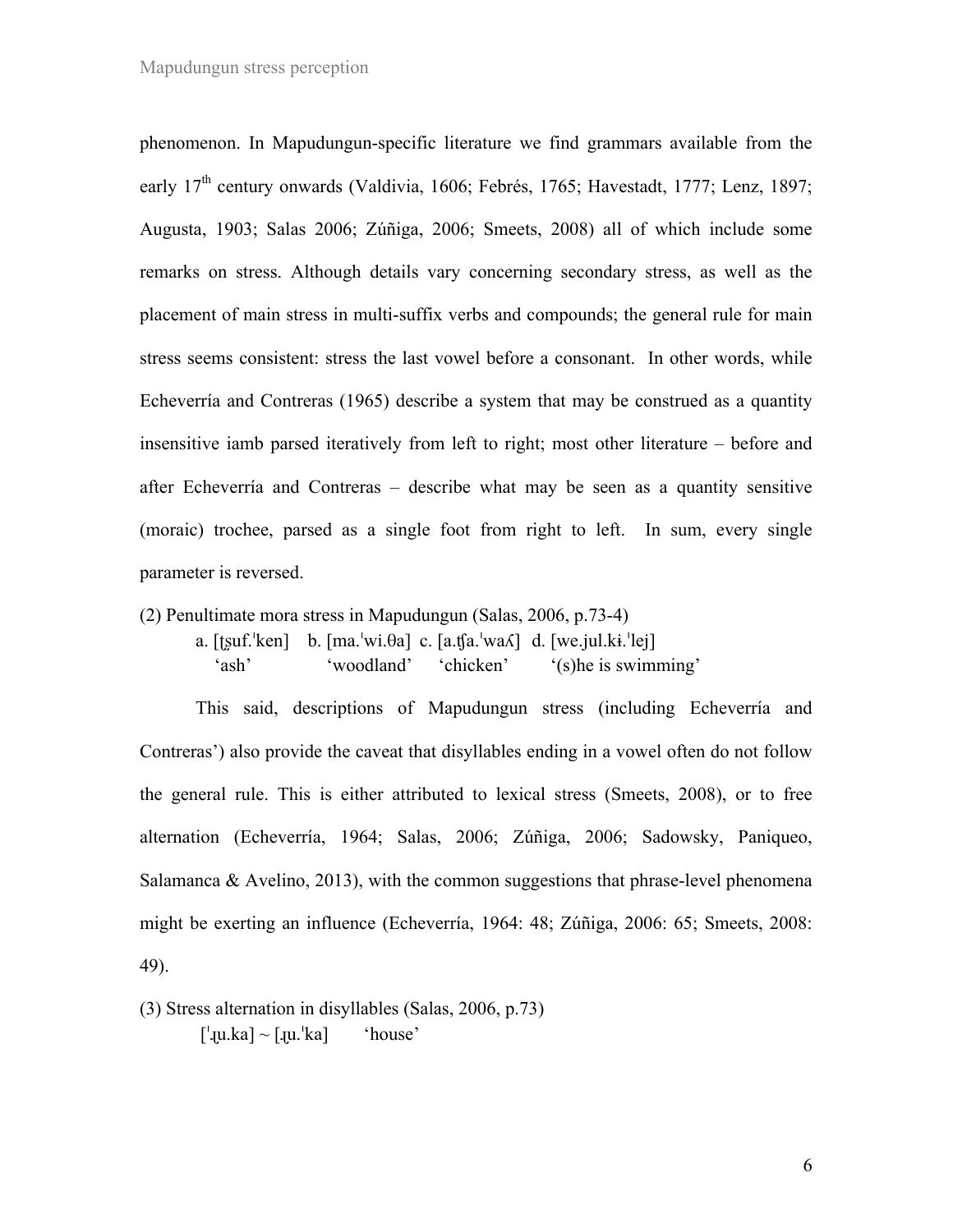#### Mapudungun stress perception

The potential for such widespread misrepresentation of a supposedly rare phonological pattern provides reason enough for a more fine-grained examination of the basic data for Mapudungun stress.<sup>3</sup> To begin, from a phonological standpoint, there seems to be no distinction between the segmental inventories of syllables reported as stressed vs. those reported not to be stressed. In an acoustic study, Sadowsky et al. (2013) report a consistently higher F1 for stressed vowels, <sup>4</sup> although this has no major implications for their phonological distribution. In a previous study (Molineaux 2014) I compare pitch, duration and intensity measures in Mapudungun vowels, finding that the percept of stress in words in isolation (as self-reported by native speakers) had pitch maxima alone as a significant correlate when compared to stresslessness.

Given this strong apparent reliance on pitch for Mapudungun word-stress, the same study evaluated the extent to which intonation may interact with the cueing and position of stress (Molineaux 2014, 103-9). Somewhat reassuringly, it was found that, in 595 nouns in a variety of phrasal contexts, the position of pitch maxima was consistent with the last pre-consonantal vowel. As in the case of words in isolation, disyllables ending in a vowel were the only exceptions. Nevertheless, the distribution of final and penultimate stress in these forms showed no particular preference for specific phrase positions. This can be taken to mean that stress-position is not conditioned by phrasal phenomena and that, until more conclusive evidence for the conditioning of disyllabic

 $3\,$  It is puzzling that Echeverrría and Contreras (1965) reach the conclusions they do, seeing as how Echeverría (1964) gives evidence that contradicts the very pattern they put forth the following year. The root of the new proposal may emerge from the prosodic structure of longer words, which are, by and large, suffixed words. The fact that most roots in the language are disyllabic, and that – where there is no clash – the root-final syllable bears stress, must have led to the percept of an initial quantity-insensitive iamb (cf. Molineaux, 2014 for details).

 $4$  The actual position of stress, upon which the acoustics were based, was established impressionistically by the researchers (Sadowsky, Scott: personal communication).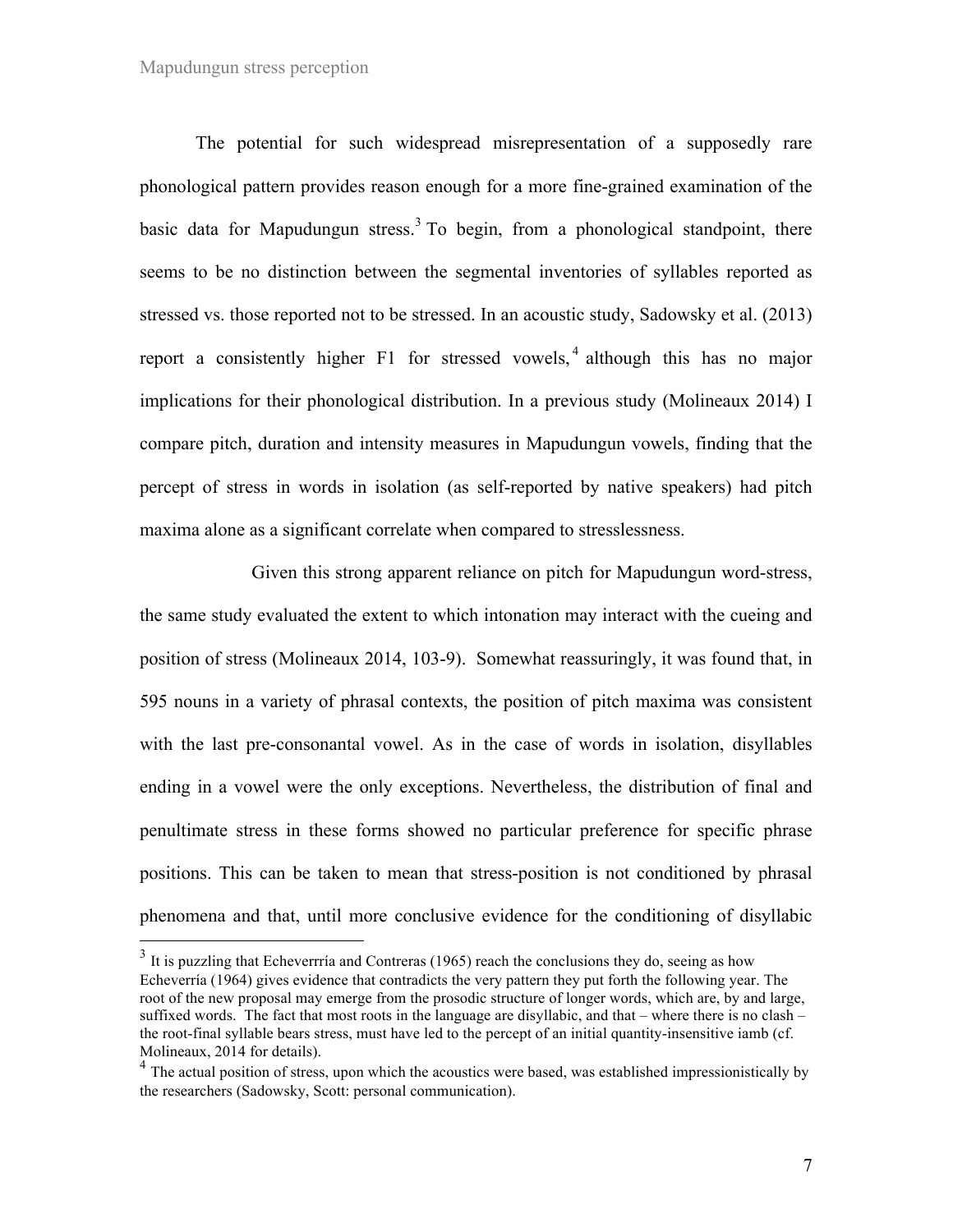alternation is provided, words in isolation are appropriate loci for examining the position of stress in Mapudungun words.<sup>5</sup>

Another issue, given that F0 is taken as the key cue for Mapudungun stress, is whether we are dealing with a stress language at all, or rather with a language whose prosody falls in with so-called 'pitch-accent' systems. Here we follow Hyman (2009) in characterising Mapudungun within a property-driven prosodic typology. Crucially, Mapudungun prominence is *obligatory* (i.e. every lexical word must have at least one stressed syllable) and, as can be seen in the multi-morphemic words in (4), it is assigned at the level of the output lexical word, and not at the input morpheme level. These two key traits place Mapudungun firmly within the spectrum of stressed languages.

(4) Main stress on the penultimate mora of polymorphemic Mapudungun words:

- a.  $[kon. -pu. -tu. -a -i]$  b.  $[fsi.pa. -ke. -la -n]$ enter-CIS -RESTOR-FUT-IND.3 exit -HABIT-NEG-IND.1S 's/he will go back into x' 'I don't usually go out'
- c. [ɨ.ʈʂɨf.-tu.ku.-!la -j. -m-i] d. [ko.!n-i. -j-u] throw-put.in-NEG-IND-2 -S enter-IND-1-D 'you don't throw in' 'you (two) enter'
- -

 $<sup>5</sup>$  In this earlier study (Molineaux 2014), however, I conducted no close analysis for the acoustics of words</sup> in context, and did not specifically control for focus, so, although the *position* of stress does not appear to be conditioned by phrasal factors, the *cues* might potentially be conflated with accentual patterns (see Gordon, 2014 for a review of this topic). This is particularly true since the question of the relative weight of pitch excursions was not calculated for accented vs. non-accented positions in relation to other potential stress cues.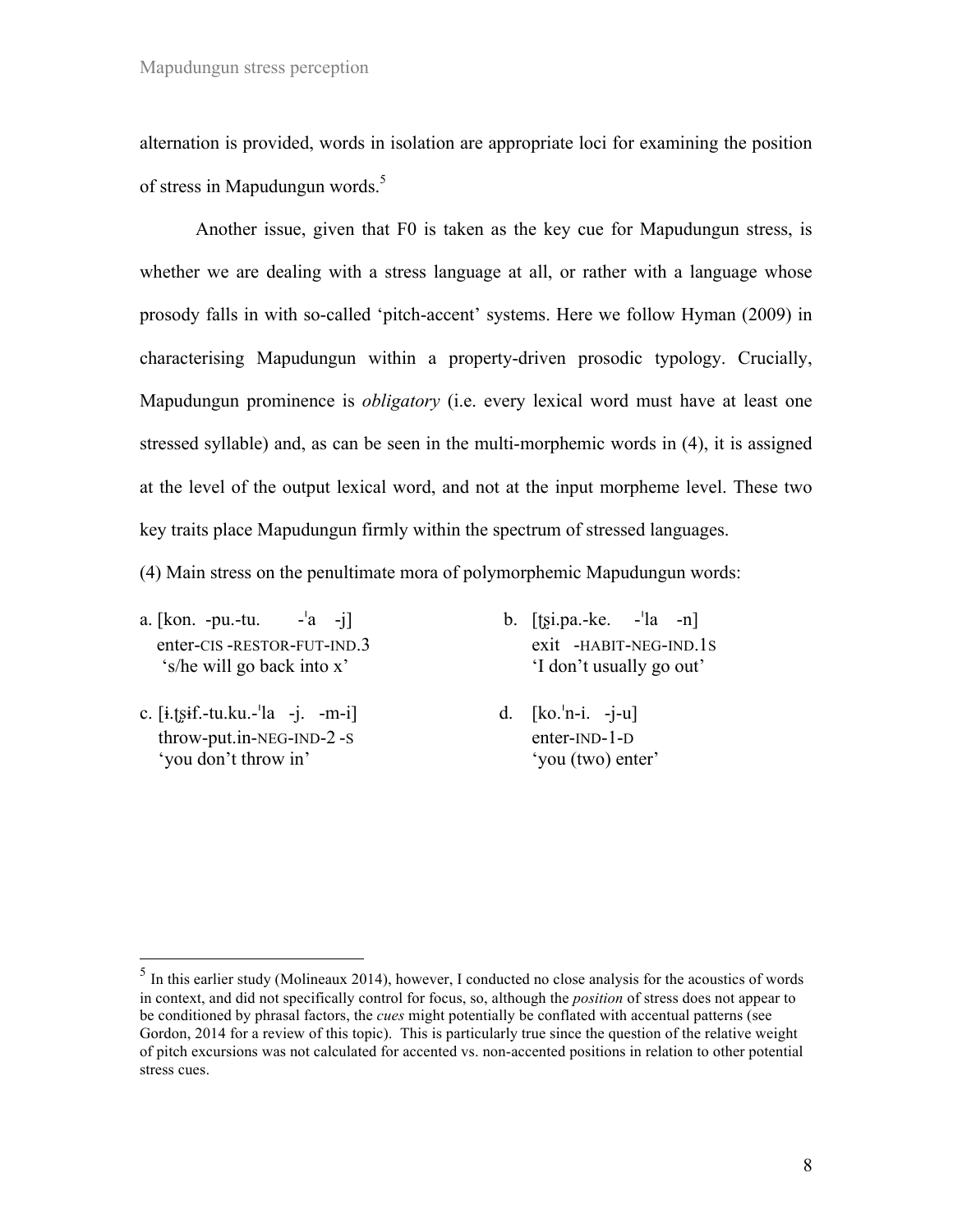### **FIELDWORK**

The stimuli for the non-native perception task, as well as the native speaker stress judgements are taken from a broader set of recordings, belonging to original fieldwork in Mapudungun-speaking communities from Chile's Araucanía Region. Interviews were conducted with seven subjects, all native speakers of Mapudungun, though fluent in Spanish. All speakers learned the language in the home and, in most cases, only began speaking Spanish upon entering school some time between the ages of 6 and 10. Subjects were aged 55-83, and reported no hearing or speech disorders. They all continued to use the language often, when speaking to members of the community of their approximate age.<sup>6</sup> Data for words in isolation were elicited by the principal investigator and one main informant using a picture-naming task.

#### **Native Speaker Intuitions**

With the background of Spanish phonemic stress, all speakers were aware of differences in stress patterns, and quite informative as to its position in Mapudungun.<sup>7</sup> After elicitation, speakers were asked if a word could have an alternate stress pattern. The main informant (or interviewer) demonstrated the possible patterns:

(4) Sample native speaker stress discrimination (following picture-naming task): Interviewer*: ¿Usted dijo* [!ɻuka] *o* [ɻu!ka]*?* (Did you say [!ɻuka] or [ɻu!ka]?) Response: [<sup>1</sup>µuka]. ([<sup>1</sup>µuka].)

 $6$  Subjects were asked a series of questions on their linguistic background including: 1) Is Mapudungun your native language? 2) In what context do you speak Mapudungun at present? 3) Where and when did you learn to speak Mapudungun? 4) Where and when did you learn Spanish? 5) What language do you use most often? The reported data come exclusively from speakers who answered 1) Yes, 2) At least with some members of their immediate community/family, 3) At home during childhood, 4) Upon entering school (age 6-8), or before in the home/community, 5) Spanish more often or both languages equally.

<sup>7</sup> The facilitating role of Spanish in fostering awareness of stress among bilingual speakers of other native languages of South America has been noted by Hintz (2006) for Conchucos Quecha.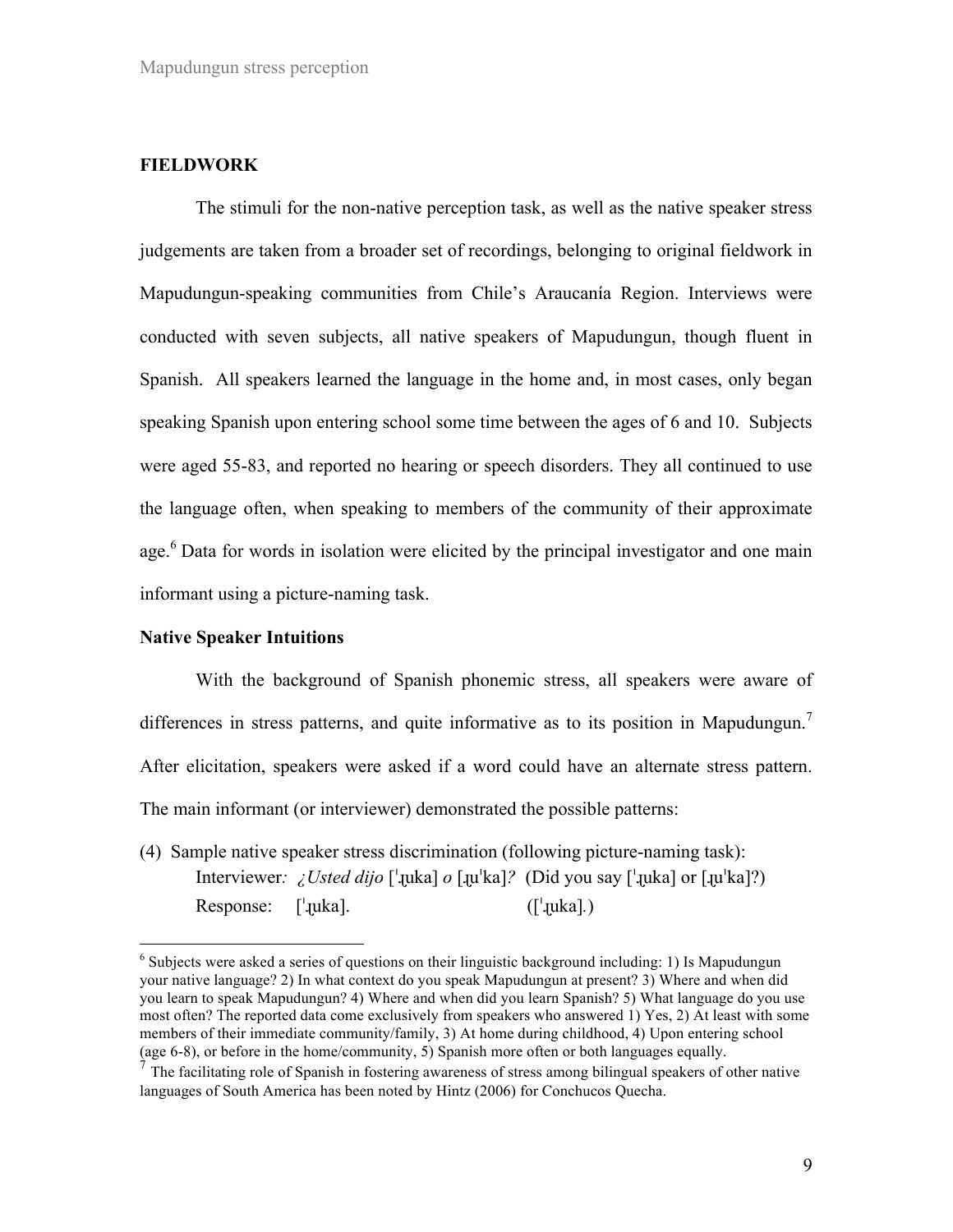|           | Interviewer: $\angle Y$ <i>es posible decir</i> [ $\mu$ <sup>'ka]?</sup> | (And is it possible to say $\lceil \text{qu}'\text{ka} \rceil$ ?) |
|-----------|--------------------------------------------------------------------------|-------------------------------------------------------------------|
| Response: | <i>También se dice</i> [ µ ka].                                          | $(\lceil \text{qu}' \text{ka} \rceil \text{ is also used.})$      |

Interviewees were able to decide between the options given, always accepting at least one of the versions. They did often disagree, however, with regards to disyllables ending in a vowel. In such words, a single informant routinely gave both initial and final stress as acceptable. The speaker's first stated intuition is recorded hereafter.

| Syllable structure        | Examples                                                             | <b>Penult Stress</b> | <b>Final Stress</b> |
|---------------------------|----------------------------------------------------------------------|----------------------|---------------------|
| $C$ <i>V</i> . $CV$       | $\lceil \theta$ 0.mo] ~ $\lceil \theta$ 0. <sup>1</sup> mo] 'woman'  | 62%                  | 38%                 |
| (C)VC.CV                  | $\lceil$ 'win.ka] ~ $\lceil \text{win} \cdot \rceil$ ka] 'foreigner' | 60%                  | 40%                 |
| $CV.$ $CVC$               | $[ki.]$ if] 'wind'                                                   | $0\%$                | 100%                |
| $(C)VC$ . $CVC$           | [aj. $'$ win] 'shadow'                                               | $0\%$                | 100%                |
| $(C)V(C)$ . $CV$ . $CVC$  | $[a.$ tfa. <sup>'</sup> wa $\Lambda$ ] 'chicken'                     | $0\%$                | 100%                |
| $(C)V(C)$ . $C V$ . $C V$ | [ma.'wi. $\theta$ a] 'woodland'                                      | 100%                 | $0\%$               |

Table 1: Native speaker perception of stress – monomorphemic di- and trisyllables

With the native speaker data alone, we have some preliminary evidence for intraspeaker variation in disyallables, going against the claim that differences are due to lexical specification of stress (Smeets, 2008, p. 49-50) or regional and idiolectal variation (Sadowsky, et al. 2013, p. 94). There was also a tendency for speakers to give the stressinitial form when asked expressly for the 'correct' stress pattern of vowel-final disyllables. Both di- and trisyllables with final closed syllables were invariably considered stress-final, with no alternative given. Finally, trisyllables ending in a vowel always stressed the penult.

## **EXPERIMENTAL DESIGN**

A forced-decision auditory task was designed, exploring the percept of stress in Mapudungun disyllables as assessed by native speakers of five different languages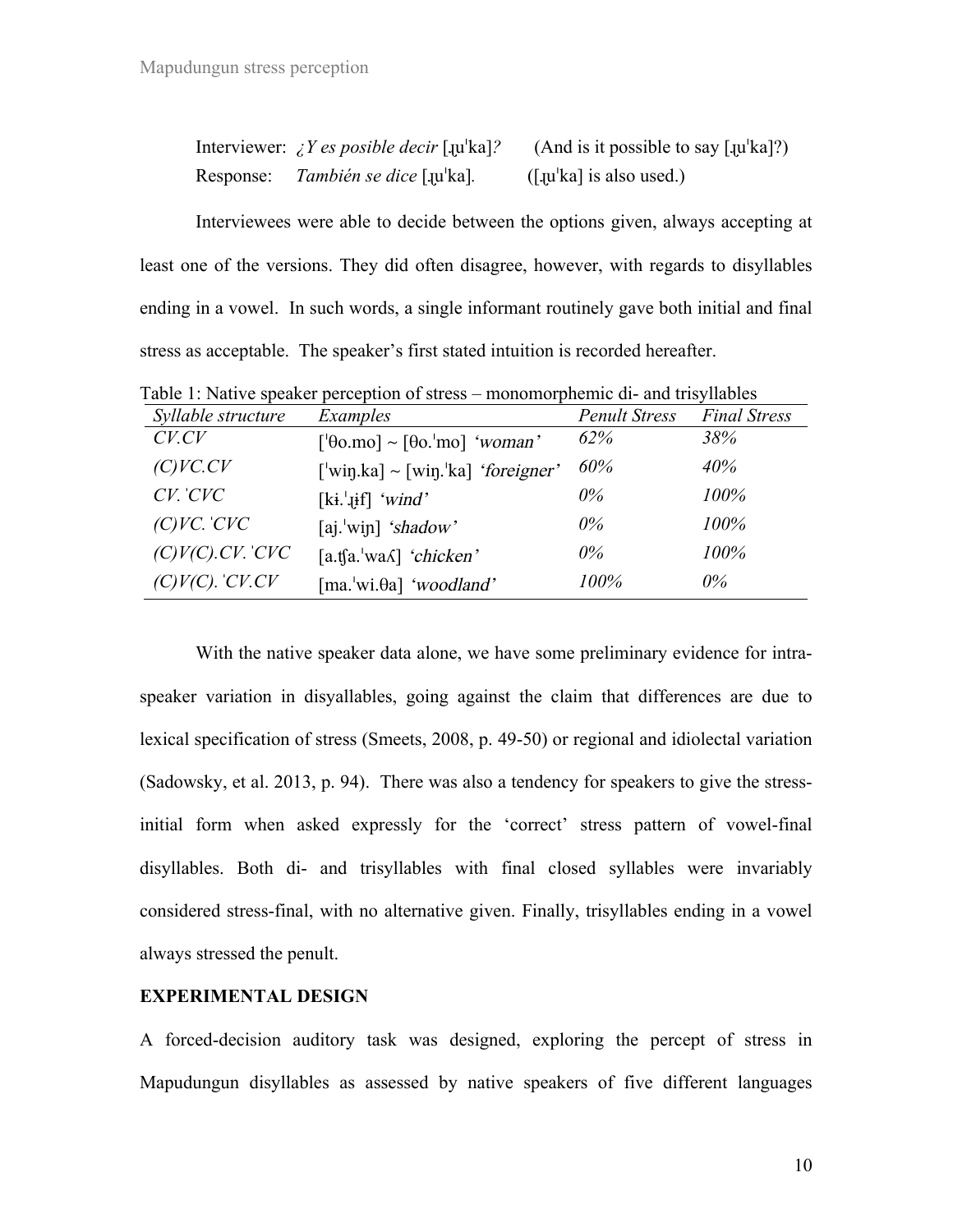(Spanish, English, French, German, and Japanese). Subjects were played individual disyllabic Mapudungun nouns taken from the picture naming task (words in isolation), and asked to click one of two buttons within 1.5 seconds in order to indicate where they perceived main stress. The words had the structures (C)V.CV; (C)V.(C)VC; (C)VC.CV and (C)VC.(C)VC. Sample waveforms and pitch-tracks for each structure are provided in Figure 1.



Figure 1: Sample waveforms and F0 (Hz) tracks for stimuli taken from a single male subject. Items: [fiλ.ˈkun] 'lizard', [ˈθo.mo] 'woman', [kof.ˈke] 'bread', [ma.ˈwɨn] 'tree' – stress is marked according to the position self-reported by the speaker.

Fourteen participants – eight female, six male – were recruited for the task, with a mean age of 28.5. Each language was represented by two participants, with the exception of Chilean Spanish, which was represented by six native speakers, since it is the closest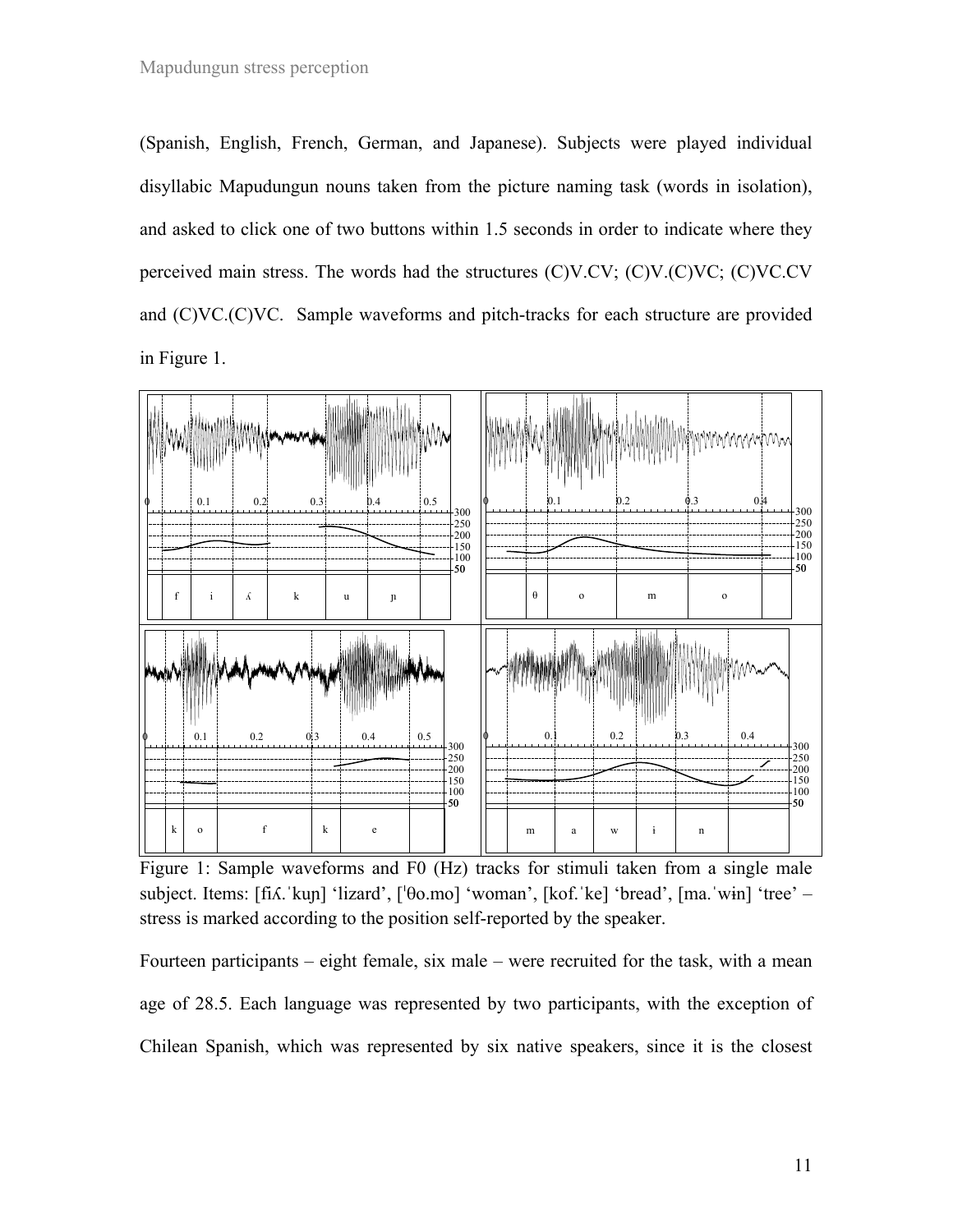contact language for Mapudungun and was being examined more closely as regards its influence on the stress of the target language. $8<sup>8</sup>$ 

The selection of languages was made in order to provide a relatively broad sampling of native stress/accentual patterns and cues, and to establish whether speakers' language background had an effect on the perceptibility of the Mapudungun patterns.

| Language | Stress/accent pattern; cues                                                                                                                                                                     | References                                                                               |
|----------|-------------------------------------------------------------------------------------------------------------------------------------------------------------------------------------------------|------------------------------------------------------------------------------------------|
| French   | Phrase final accent (excluding schwa) – alternatively, rising tone at<br>the left and right edges of the accentual phrase                                                                       | Dell (1984); Jun $\&$<br>Fougeron (2000)                                                 |
| German   | Rightmost heavy stressed; cued by F0, duration and, to an extent,<br>intensity                                                                                                                  | A summary in<br>Jessen $(2008)$ ;<br>Dogil (1995)                                        |
| Japanese | Lexical pitch accent; cued by F0                                                                                                                                                                | Haraguchi (1999)                                                                         |
| English  | Quantity sensitive, left-right stress, with word-category-specific<br>extrametricality; cued by vowel quality, spectral balance, duration<br>and F <sub>0</sub>                                 | A summary in<br>Trommelen &<br>Zonneveld $(2008)$ ;<br>Sluijter $&$ van<br>Heuven (1996) |
| Spanish  | Penultimate mora in nouns, penultimate syllable in verbs /<br>morphologically conditioned; cued by duration and intensity in non-<br>accented vowels, though dependent on vowel quality as well | Harris (1996);<br>Roca (2005);<br>Ortega-Llebaria &<br>Prieto $(2009)$                   |

Table 2: Simplified stress/accent patterns and cues for subjects' native languages

Subjects were required to judge the position of stress in 110 disyllabic noun tokens. These stimuli, given in Table 3, were made up of 22 lexical items (types) presented five times each (5x22=110). The five individual tokens within each type corresponded to the

 $8$  All subjects were postgraduate students at Oxford University, so had a working L2 command of English. Aside from the Chilean Spanish speakers, all other subjects had some linguistics training, enough so to require little clarification as to the meaning of the term "stress". Spanish speakers, of course, were aware of stress and its potential alternations as part of the language's orthographic system. None of the subjects had special training in the identification of stress position.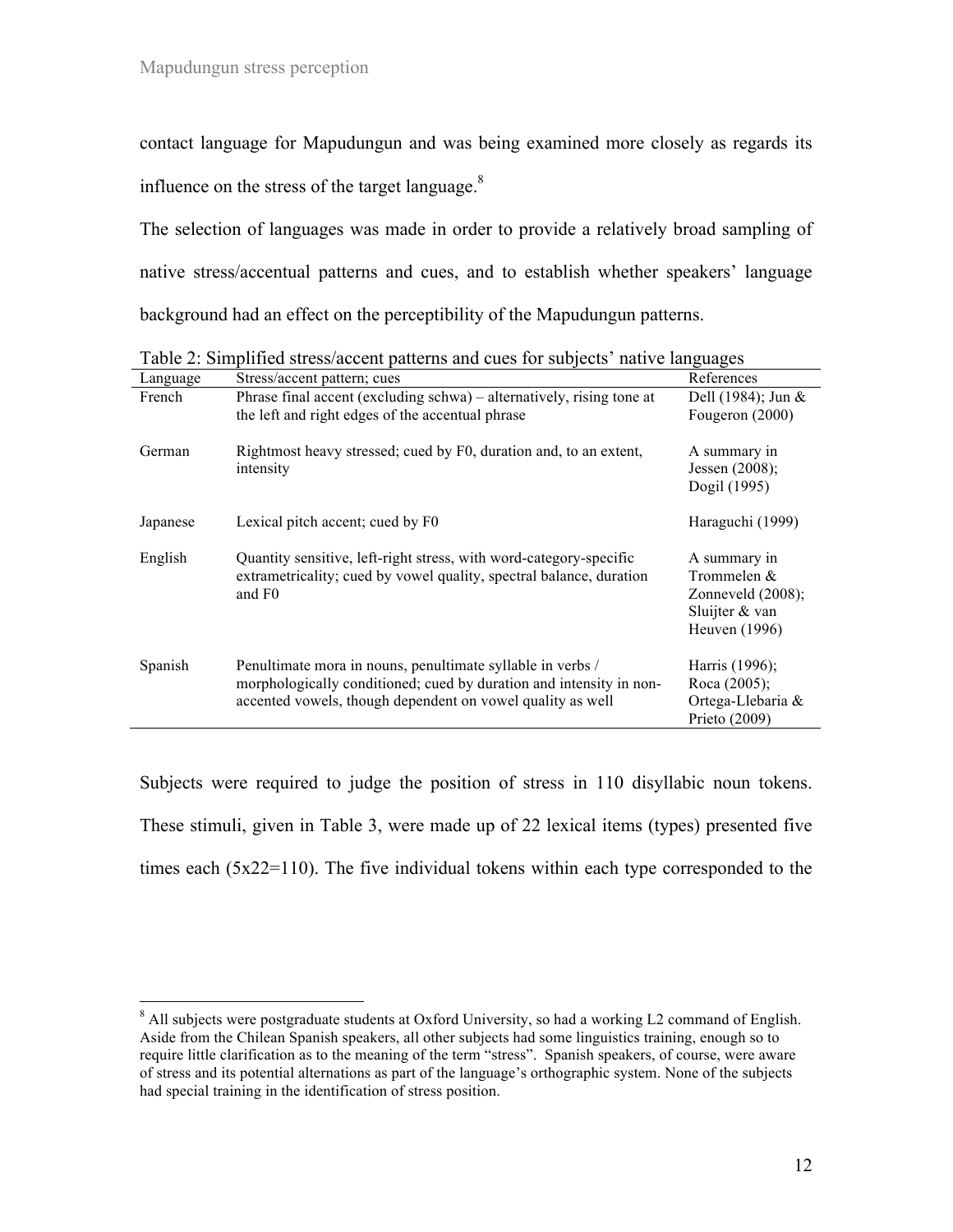recordings of different Mapudungun speakers interviewed in the fieldwork.<sup>9</sup> Importantly, even though each lexical item was repeated five times, the stress pattern of the words varied amongst the vowel-final forms. This variation, however, was neither lexically specific nor dependent on the presence the structure of the first syllable: about a third of both CVC and CV initial syllables were reported by native speakers as stress-final.

| Table 5. Target words for perception experiment. |                    |                   |                   |                                 |             |              |                        |    |
|--------------------------------------------------|--------------------|-------------------|-------------------|---------------------------------|-------------|--------------|------------------------|----|
| (C)VC.CVC                                        | [aj.wiɲ]           | $[fi\lambda.kup]$ | [i].wen]          | $\lceil \ln(\text{len}) \rceil$ | [man.sum]   | $[me$ [.ken] | [m <sub>i</sub> A.pun] | 7  |
|                                                  | 'shadow'           | 'lizard'          | 'dew'             | 'ocean'                         | 'ox'        | 'chili'      | 'soot'                 |    |
|                                                  | [kof.ke]           | [ $piw$ .ke]      | [wen.fsu]         | [win.ka]                        |             |              |                        | 4  |
| CVC.CV                                           | 'bread'            | 'heart'           | 'man'             | 'foreigner'                     |             |              |                        |    |
|                                                  | $[e.ku\Lambda]$    | $[ki$ . $jif]$    | $[\text{ma.win}]$ | [pu.tsem]                       | $[i.$ tsar] |              |                        | 5  |
| (C)V.CVC                                         | 'shawl'            | 'wind'            | 'tree'            | 'tobacco'                       | 'seed'      |              |                        |    |
| CV.CV                                            | [t͡[a. $\delta$ a] | $[00 \text{ m}$   | [ku. $a$ ]        | ma.pu                           | [Ju.ka]     | [tse.wa]     |                        | 6  |
|                                                  | 'pot'              | 'woman'           | 'stone'           | 'land'                          | 'house'     | 'dog'        |                        |    |
|                                                  |                    |                   |                   |                                 |             |              | Total                  | 22 |

Table 3: Target words for perception experiment:

The tokens were randomised for presentation, with each subject being asked to perform the entire task twice, with two different presentation orders. Thus, each subject was ultimately presented with a total of 220 words for evaluation  $(110x2=220)$ . A five to ten minute pause separated the two blocks. Participants were given 1500 ms per word to press one of two buttons: left for initial stress, right for final. Figure 2 shows the presentation procedure. A beep, followed by 200 ms of silence preceded every new stimulus. After every ten items, a 5000 ms break was given, marked by three beeps.

<sup>&</sup>lt;sup>9</sup> Although for each noun-type there are five tokens – each one a recording of a separate native informant – the task actually contained a total of seven voices. Only the clearest five tokens of each word were used in the task.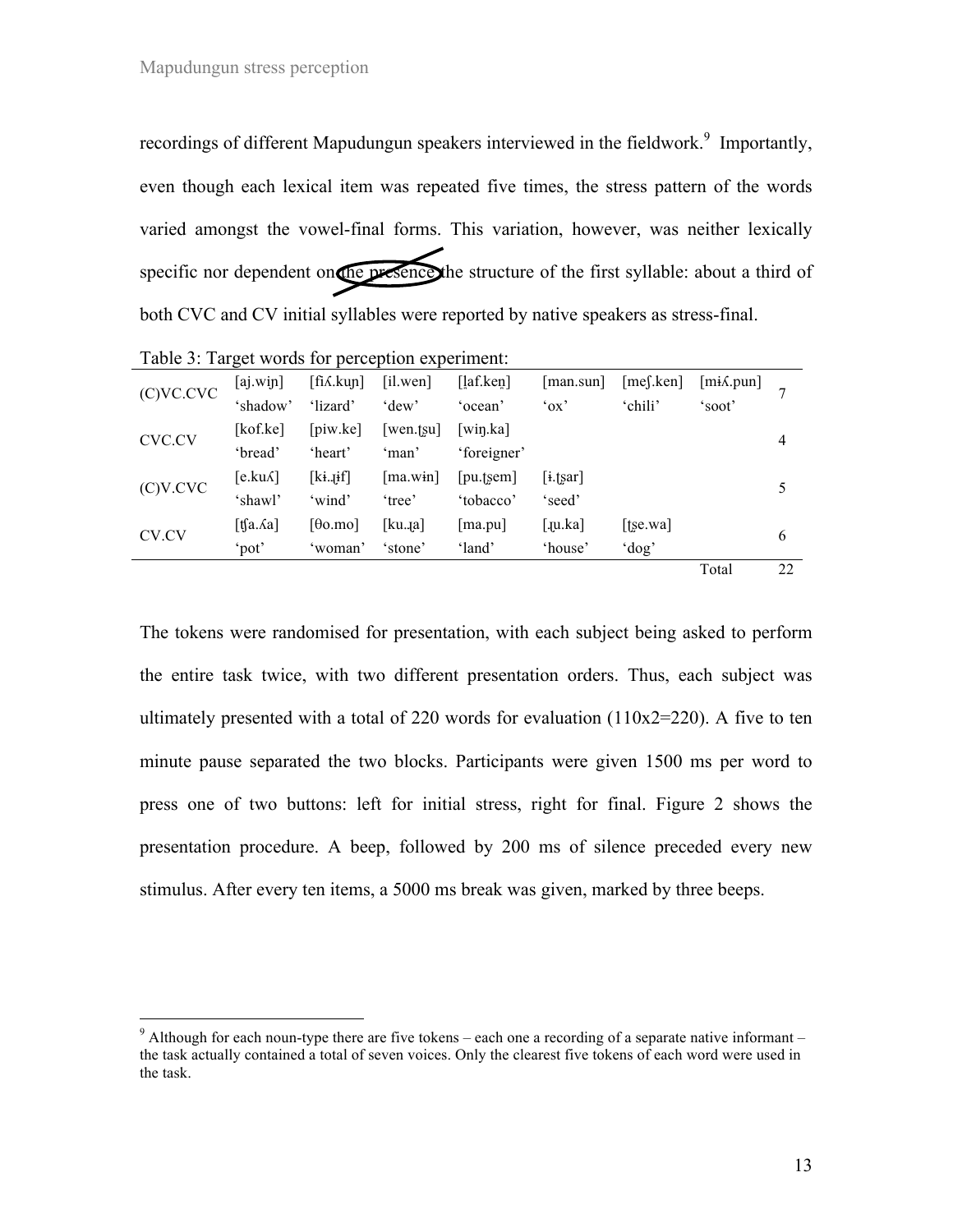



## **RESULTS**

After preliminary analysis, ten of the target tokens were eliminated,  $10$  either due to a large percentage of omissions (> 25%) or contradictory responses across randomizations in a single participant (in four or more subjects). An even 100 tokens remained.



<sup>&</sup>lt;sup>10</sup> In most cases, the original sound file had either ambient noise or atypical intonation.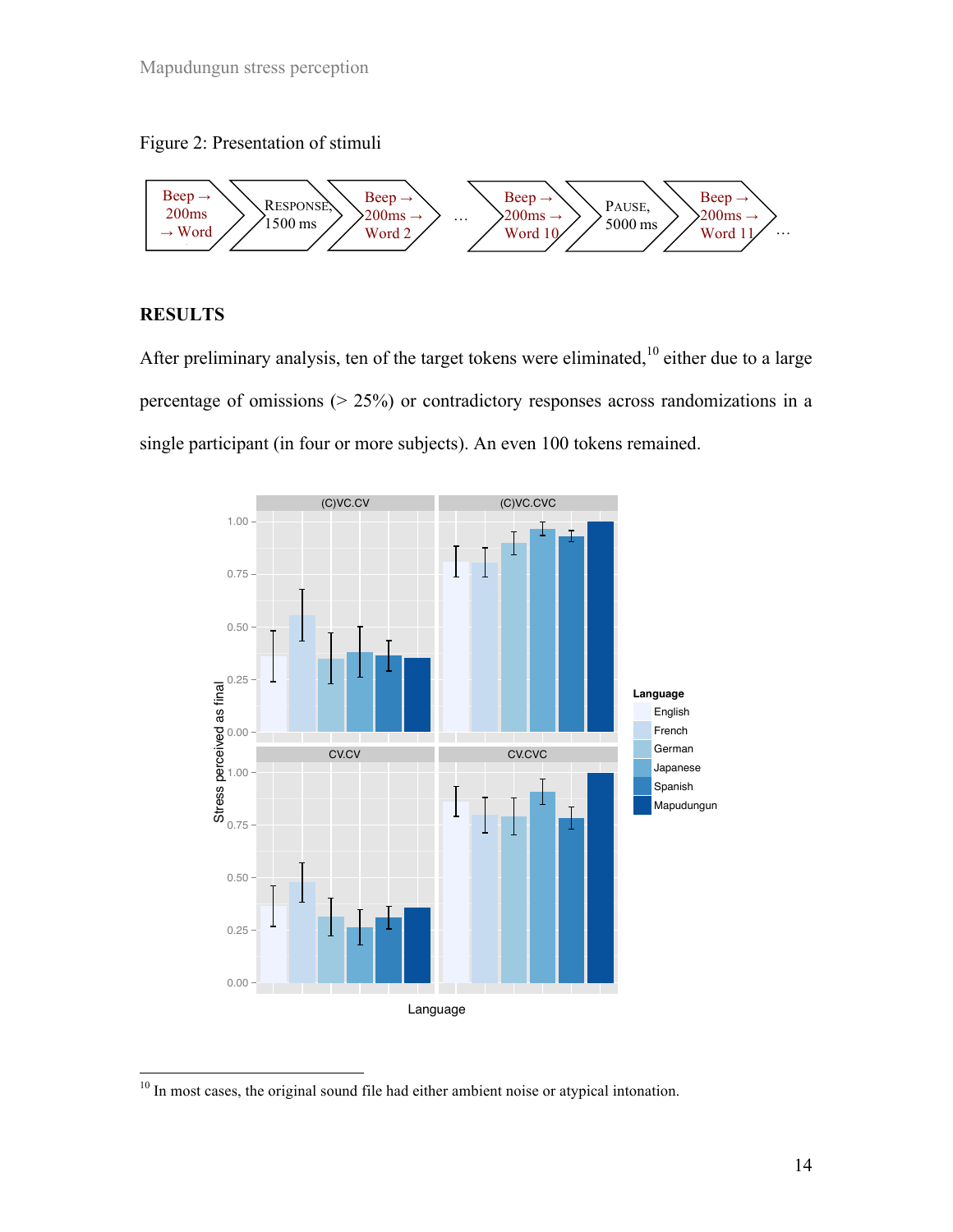## Figure 3: Perception of stress-position as final in disyllables by syllable structure and subject's native language

A first approximation assessed the data according to syllable structure and native language. As is evident in Figure 3, there is a clear-cut distinction between final open and closed syllables, stress being identified overwhelmingly on a final closed syllable, irrespective of subjects' native language. These impressionistic findings are borne out by applying further inferential power via a mixed effects logistic regression. The model was set up with the result of the perception tasks as the outcome variable (final/penult),  $\frac{11}{11}$ while predictors were subject L1 (English, German, French, Japanese, Spanish and Mapudungun), final syllable structure (closed/open), and penultimate syllable structure (closed/open). The subject, lexical item, and repetition of the task were included as random variables. Finally, individual ANOVAs compared the contribution of the fixed effects to the overall model fit.

The comparisons showed a final closed syllable to be the only statistically significant predictor for the perception of stress position  $(\chi^2(1)=36.7, \, p<.0001)$ . The structure of the penultimate syllable, in contrast, did not reach significance as a predictor  $(\chi^2(1)=2.66, p<1)$ . This was also the case for the overall effect of subject L1  $(\chi^2(5)=4.35,$  $p< 5$ ).

The second step in the analysis involved grouping results according to language background and comparing them directly to native speaker intuitions. Individual Mapudungun speakers' judgement of a token word's stress position was compared to the

 $11$  Recall, however, that the data for native speaker stress-position judgements was not obtained via the same task as non-native speakers, bur rather, via the procedure described in (4).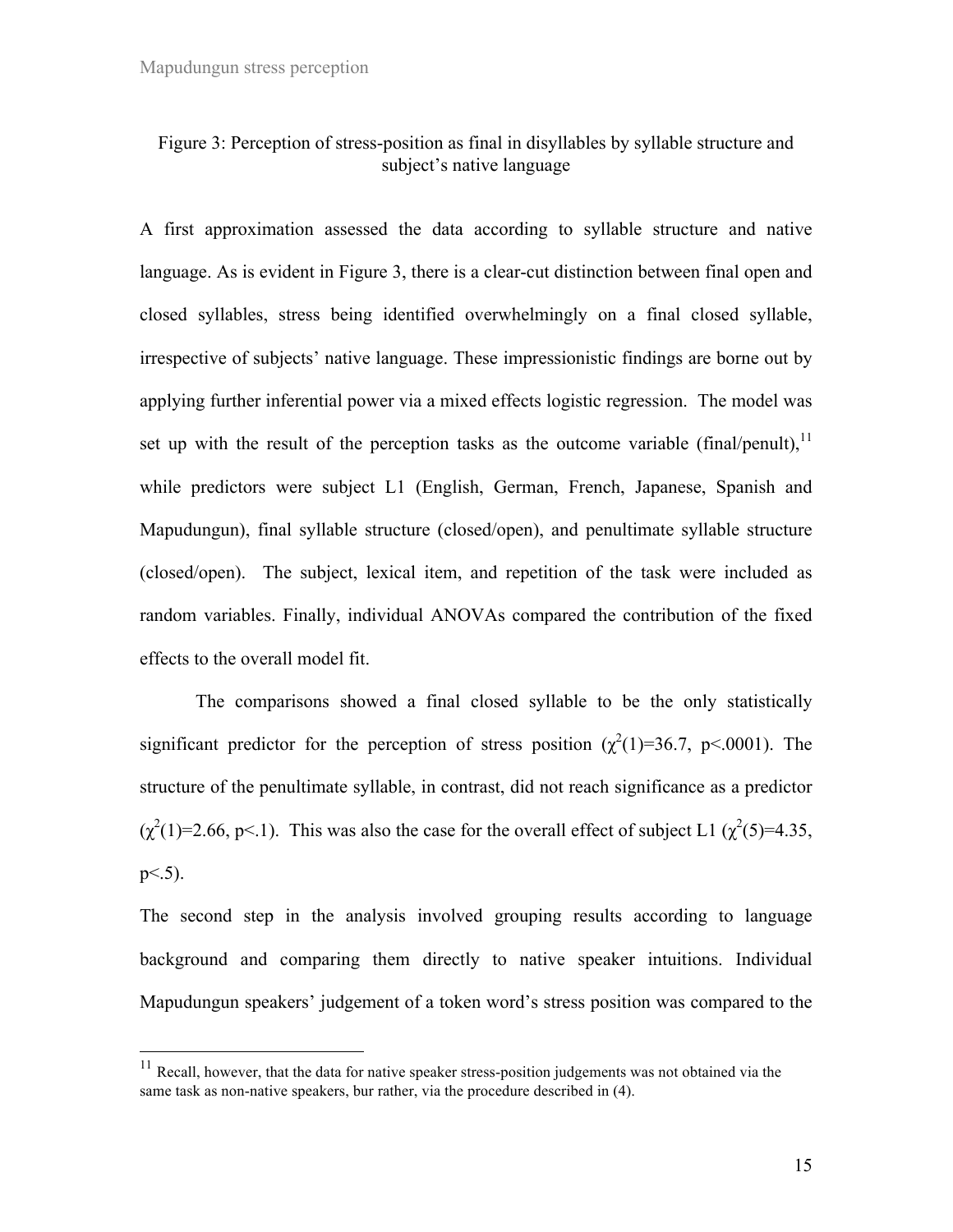perception given for that token by each individual subject within the non-native perception task. The proportions of matches vs. non-matches were grouped by native language and syllable structure in Figure 4.



Figure 4: Percentage match of native to non-native speaker stress perception, by L1 and syllable structure

A second mixed-effect logistic regression was conducted to assess the extent to which the match between native and non-native speaker perception (match/no-match) – the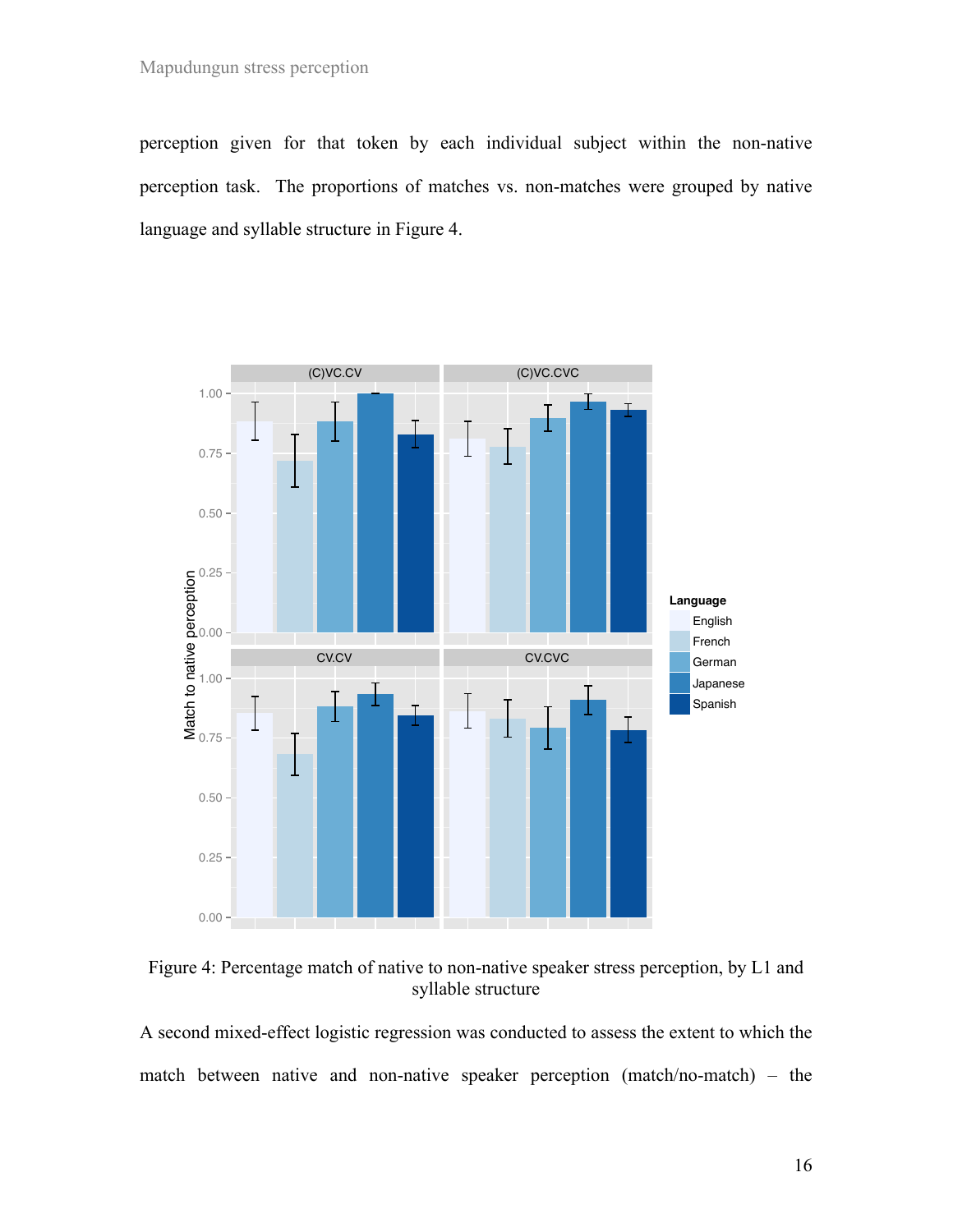dependant variable – was predicted by the same fixed and random variables as those used in the previous model. Again, individual ANOVAs were calculated for the goodness of fit of the model with and without the fixed variables. In this case, although the overall intercept of the fixed effects was statistically significant (SE=0.53,  $z = 2.8$ ,  $p \le 0.0051$ ) none of the variables contributed significantly to said fit (structure of final syllable:  $\chi^2(1)=1.26$ , p<.26; structure of penult syllable:  $\chi^2(1)=2.25$ , p<.13; L1:  $\chi^2(4)=4.07$ , p<.4). Although Figure 4, appears to show important differences between the subjects' perceptions according to L1, the model shows no clear relation to this effect. This is particularly important for Spanish (SE=.59,  $z=0.2$ ,  $p<0.84$ ), as we have argued that it might have influenced the Mapudungun phonological module for bilingual speakers.

Although the one-to-one correspondence of native to non-native speaker stress intuitions (Fig. 4) places Japanese speakers as having the highest proportion of matches, and French speakers the lowest, this is not borne out in the model (Japanese: SE=.71,  $z=1.7$ , p $\leq$ .09; French: SE=.69,  $z=-.25$ , p $\leq$ .80). The regression ultimately confirms that the difference in native language appears not to be relevant to the perception of Mapudungun stress, as intuitions overwhelmingly match those of native speakers.<sup>12</sup>

#### **DISCUSSION**

Overall, the results of the non-native speaker perception experiment give relatively clear answers to the questions proposed in (1). It appears that the cues for Mapudungun

<sup>&</sup>lt;sup>12</sup> Although there is no direct bearing on the discussion below, it is worth noting that in a version of the native-non-native matches model where either the *subject* or *lexical item* random effects were excluded, the effect of Japanese as L1 does become significant. Ultimately, the non-significance of this effect in the full model may be a result of the limited number of subjects for each language, as well as the array of words tested.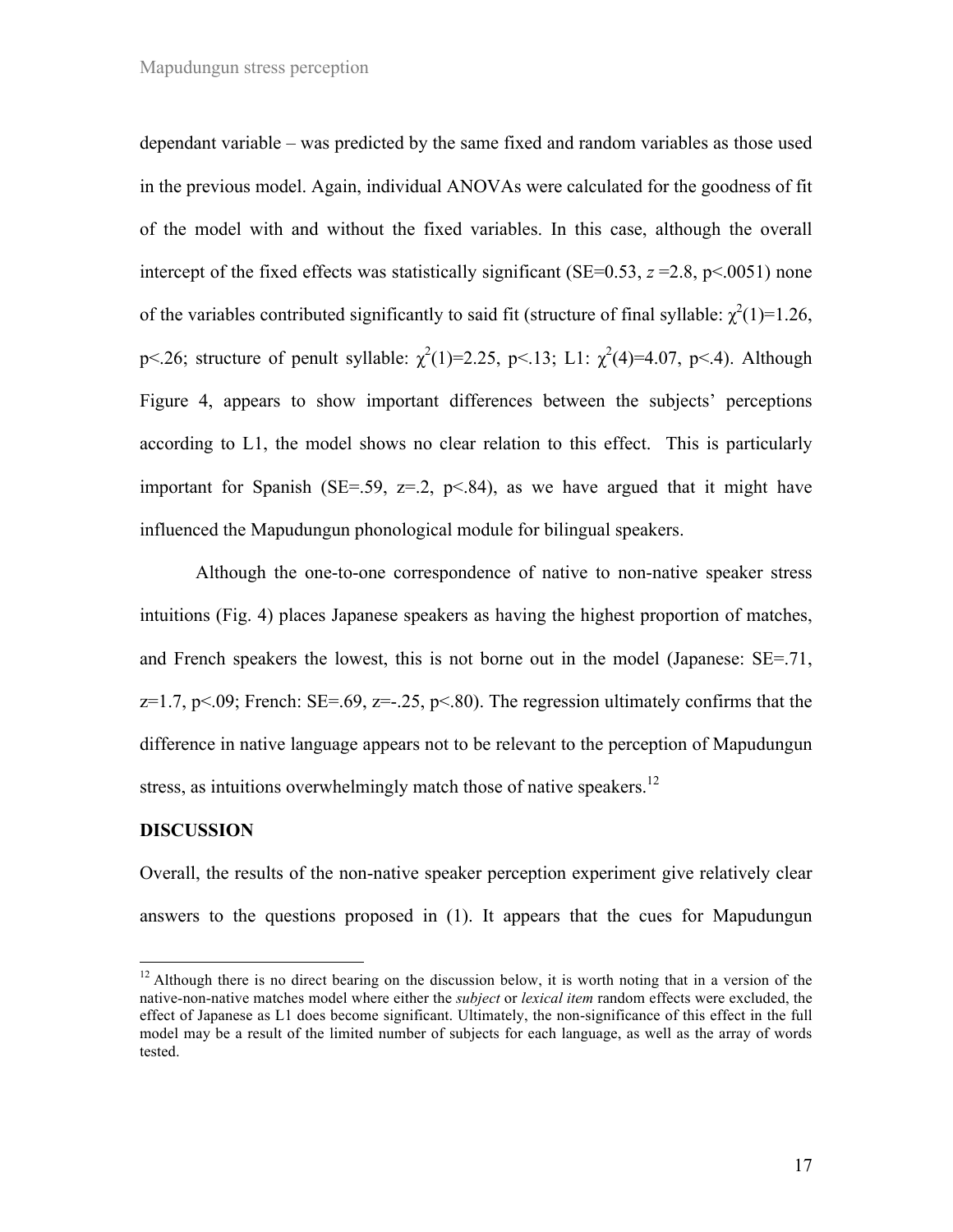prominence are salient enough to be perceived by speakers of languages with different stress/accent systems, and that they all converge on the weight of the final syllable as being a key factor coinciding with the perceived position of stress. Furthermore, nonnative speakers are generally capable of perceiving the position of prominences in Mapudungun in the same manner as native speakers, with Spanish speakers not being significantly better in this respect. As a result, we may claim that the Mapudungun stress system remains somewhat independent from Spanish, at least as regards its perceptual cues.

### **Non-native Intuitions**

The observed convergence between native and non-native stress perception suggest, firstly, that cues for stress are relatively robust. Of course, we assume here that words in isolation such as our stimuli may present a fair amount of overlap with accentual patterns, though the evidence presented in our previous study (Molineaux, 2014 pp. 103-9), argues for the fact that this does not interfere with the position of stress. Crucially, from a methodological standpoint, convergence of native and non-native perception of stress position implies that native speaker intuitions are reliable indicators for prominence position. Furthermore, it means that – at least for Mapudungun – non-native speakers can be fairly good judges of the position of stress, and their assessments cannot therefore be brushed aside lightly.

The first major consequence of this finding relates more generally to data sources for the study of stress. It is by no means rare that researchers establish the position of prominence in languages on the basis of their own impressionistic non-native auditory analysis. Whether this is an oversight or an inevitable consequence of the particular

18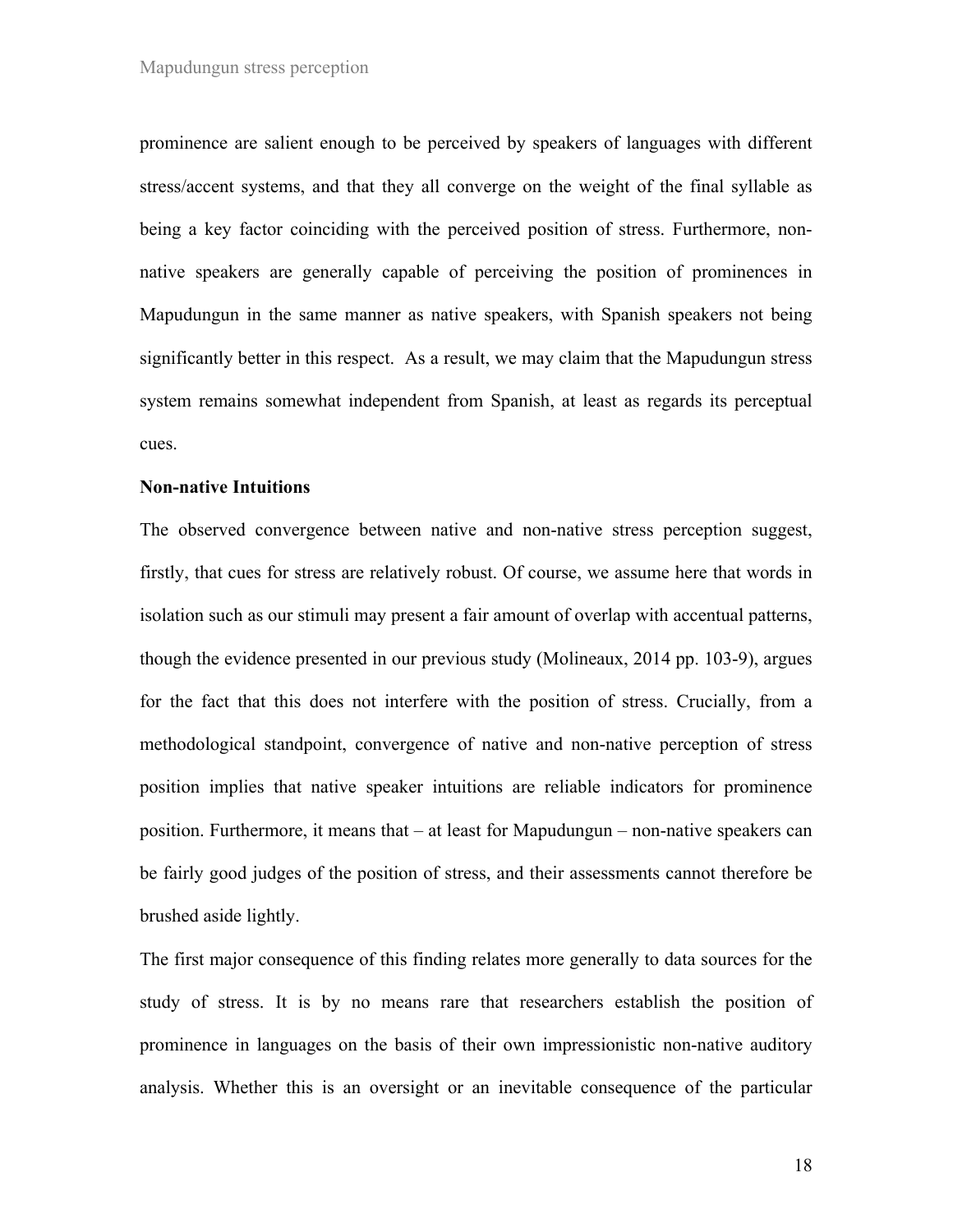conditions of data gathering for the language, we are often faced with non-native speakers' assessment of stress position, with all the risks this implies (see de Lacy, 2014 for an extensive list). Nevertheless, our data shows that non-native speakers also get it right, and that multiple, different observations may provide us with a relatively sound understanding of the overall system. This, of course, should not be read as *carte blanche* to dispense with native intuitions where these are obtainable.

The second outcome concerns Mapudungun itself and the accounts of its history. It is fair to say that, if non-native speakers today are able to give an accurate assessment of Mapudungun prominence position only 1.5 seconds after hearing a word, we can put greater faith in the grammarians who, in the past four centuries, spent decades in Mapuche communities, usually as missionaries, coming to grips with the language and its stress system. Ultimately, these new data provide greater support for the claims made concerning the diachrony of the language's stress system, for which we have only written, non-native accounts.

The third issue stemming from the consistency of non-native perception of stress concerns the assessment of the proficiency of speakers of Mapudungun today. It was discovered during fieldwork that the single subject who learned the language only in his late-teens, displayed no alternation in disyllabic stress.<sup>13</sup> The subject assigned final stress to disyllables across the board, in a pattern that, of course, differed from Spanish, but which also failed to capture the subtleties of the native Mapudungun system as it emerges from the data presented above.

<sup>&</sup>lt;sup>13</sup> Data for this subject are not included as part of the analyses, examples or stimuli elsewhere in this study.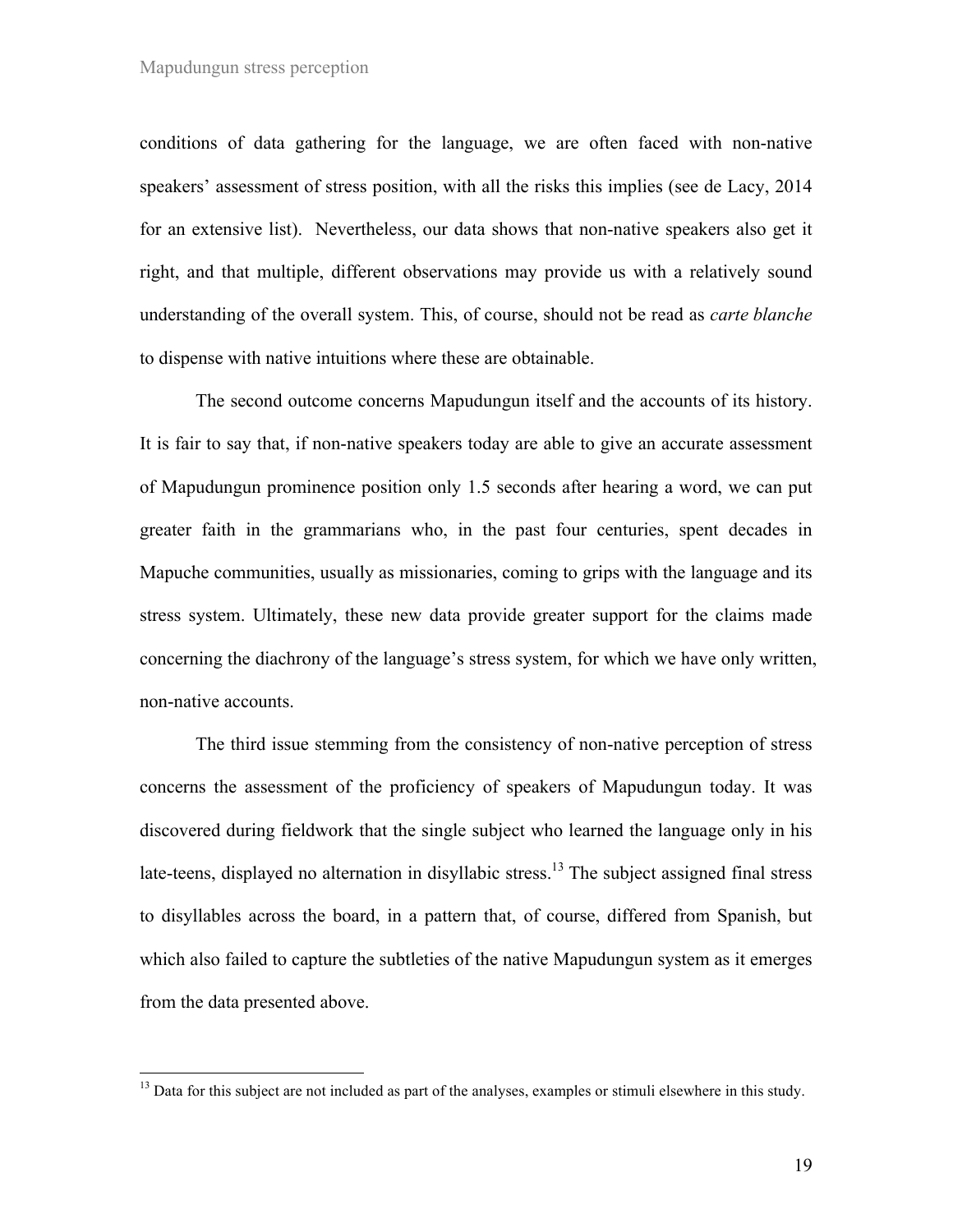Finally, the experimental data can help ascertain the language's overall stress assignment system. They provide further corroboration of Mapudungun nominal stress as clearly weight sensitive, especially with regards to the final syllable, which is without exception stressed when closed. The data for disyllables, however, are insufficient: both a right-left moraic trochee or a left-right iamb could explain the non-alternating forms (cf. Table 4 c,d) as well as a part of the alternating ones (Table 4 a,b).<sup>14</sup>

|    | Table $\pi$ , indiale trouble vs. famo in disymable houns (E. Eight, 11 Treavy) |                                                    |                                                       |  |  |
|----|---------------------------------------------------------------------------------|----------------------------------------------------|-------------------------------------------------------|--|--|
|    | Moraic-trochee<br>right-left, ER: right                                         | Iamb<br>Example and gloss<br>left-right, ER: right |                                                       |  |  |
| а. | (LL)                                                                            | (LL)                                               | $\lceil$ kua] ~ $\lceil$ ku. <sup>1</sup> .a] 'stone' |  |  |
|    | b. $(H)(L)$                                                                     | (H)(L)                                             | $\lceil$ 'piw.ke] ~ [piw.'ke] 'heart'                 |  |  |
|    | c. $L(H)$                                                                       | (LH)                                               | $[ki.]$ if 'wind'                                     |  |  |
|    | d. $(H)(H)$                                                                     | (H)(H)                                             | $\left[$ laf. ken] 'sea'                              |  |  |

Table 4: Moraic trochee vs. jamb in disyllabic nouns  $(I = I \cdot \text{ight} \cdot H = H_{\text{BAVV}})^{15}$ 

The alternating forms (Table 4 a,b) remain difficult to explain in a parametric system. One reason for the alternation might be to do with how the language deals with degenerate feet. Mapudungun has no minimal word conditions, accepting a single light syllable as a content word (cf. [we] 'young/new'), a fact explicitly mentioned by Hayes (1995, p.88) and related to a weak restriction on degenerate feet. In such a case, words of the type HL (Table 4 b) may sometimes be parsed as two independent feet, with the end rule assigning stress to the rightmost. This does not, however, account for the LL-type words (Table 4 a). Alternatively, a requirement for final stress could be proposed to override the parsing of feet, however, this would still only apply sporadically in disyllables and never in trisyllables ending in a vowel. A further possibility is that light-

 $14$  A look at trisyllabic nouns and the right-edge of verbs, however, ultimately supports the trochaic analysis (see Example 2 and Table 1, as well as Molineaux,  $2014$ ).

<sup>&</sup>lt;sup>15</sup> Following Hayes, 1995: Moraic Trochee: ( $\underline{L}$  L) or ( $\underline{H}$ ) and sometimes ( $\underline{L}$ ). Iamb: (L  $\underline{H}$ ) ( $\underline{H}$ ) (L  $\underline{L}$ ) and sometimes (L). Where  $L=(C)V$  and  $H=(C)VC$ . ER=End Rule.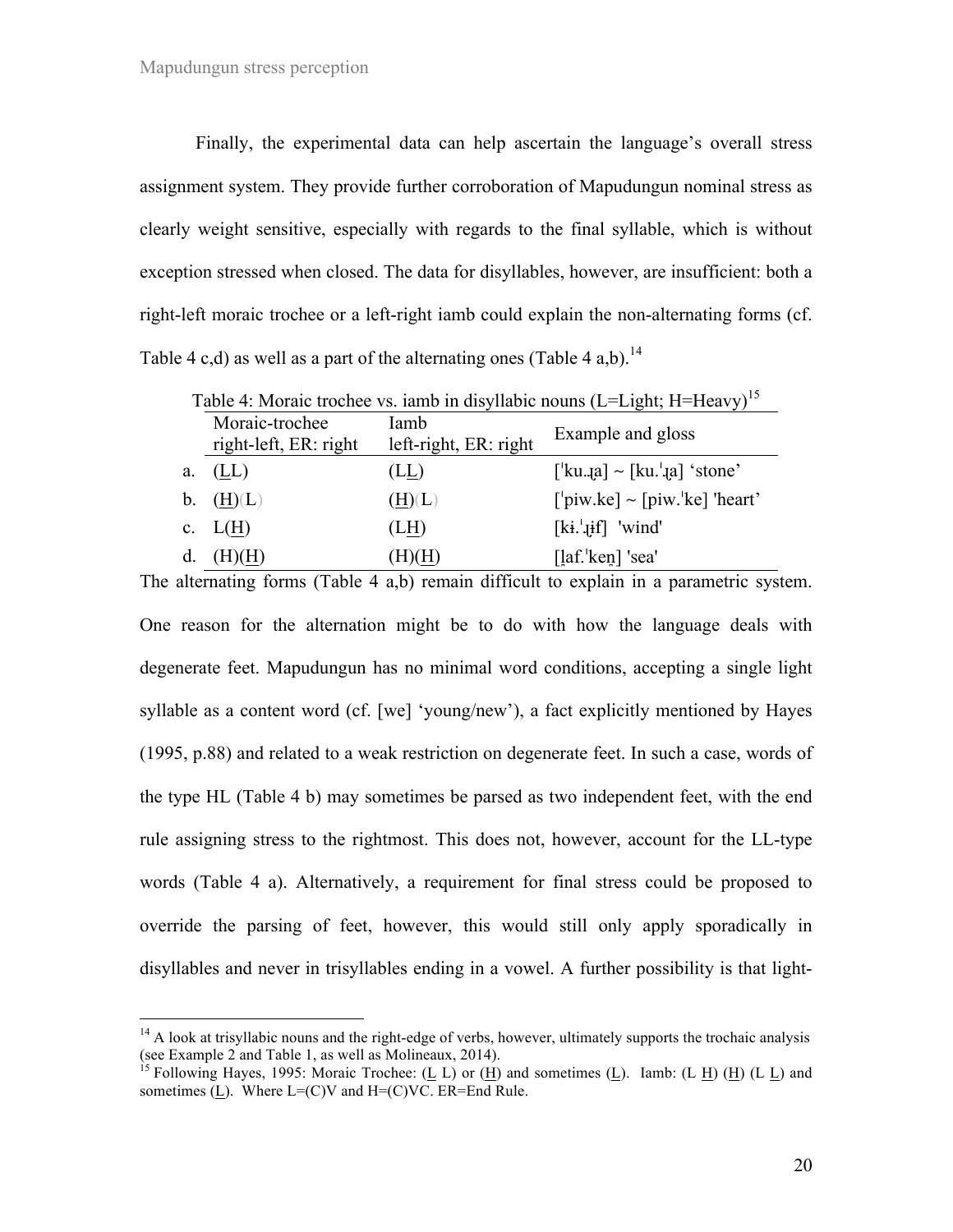final disyllables are particularly susceptible to the effects of register, or to higher level prosodic processes.<sup>16</sup>

### **Independence of Mapudungun stress**

The experimental results do not initially appear to support the idea that Mapudungun stress system is independent from that of Spanish in the bilingual speaker's prosodic grammar. This is due to the fact that Spanish and Mapudungun speaker intuitions match up in 85.4% of tokens. This could be a very high proportion, suggesting an influence of the dominant language over the contextually restricted one, if not for the fact that it only shows an average level of correspondence as compared to other sampled languages. Furthermore, Spanish data do not contribute significantly to the general match of nonnative to native perceptions of stress position.

In addition to Mapudungun stress perception not being cued in a particularly 'Spanish' manner, the position of stress differs between the two languages in an important way: where Spanish nouns are almost invariably stressed on the penultimate mora<sup>17</sup> (cf. e.g. Harris, 1996, p.871), Mapudungun clearly allows variation in vowel-final disyllables. Neither perceptual cues, nor the position of stress in the dominant language, then, provide clear evidence for the superimposition of Spanish stress on Mapudungun.

The alternation of stress in Mapudungun disyllables, furthermore, cannot be viewed as a contact phenomenon, as it is attested well before the period of intense contact between

<sup>&</sup>lt;sup>16</sup> Both of these aspects may be precisely what was suggested by Febrés (1765: 8), with regards to phrase final syllables being pronounced 'long' in formal contexts (see fn. 18), however the current state of the language seems not to limit final stress to phrase edges, though the idea of 'formality' has been claimed to have a role (cf. Molineaux, 2014).

<sup>&</sup>lt;sup>17</sup> Exceptions to this rule are mostly in borrowed nouns ( $[ra.^\beta[i]$  'rabbi';  $[me.^\prime nu]$  'menu') and very few reduplicative 'baby-talk' words ([ma.<sup>1</sup>ma] 'mum'; [pa.<sup>1</sup>pa] 'dad'; [be.<sup>1</sup>be] 'baby').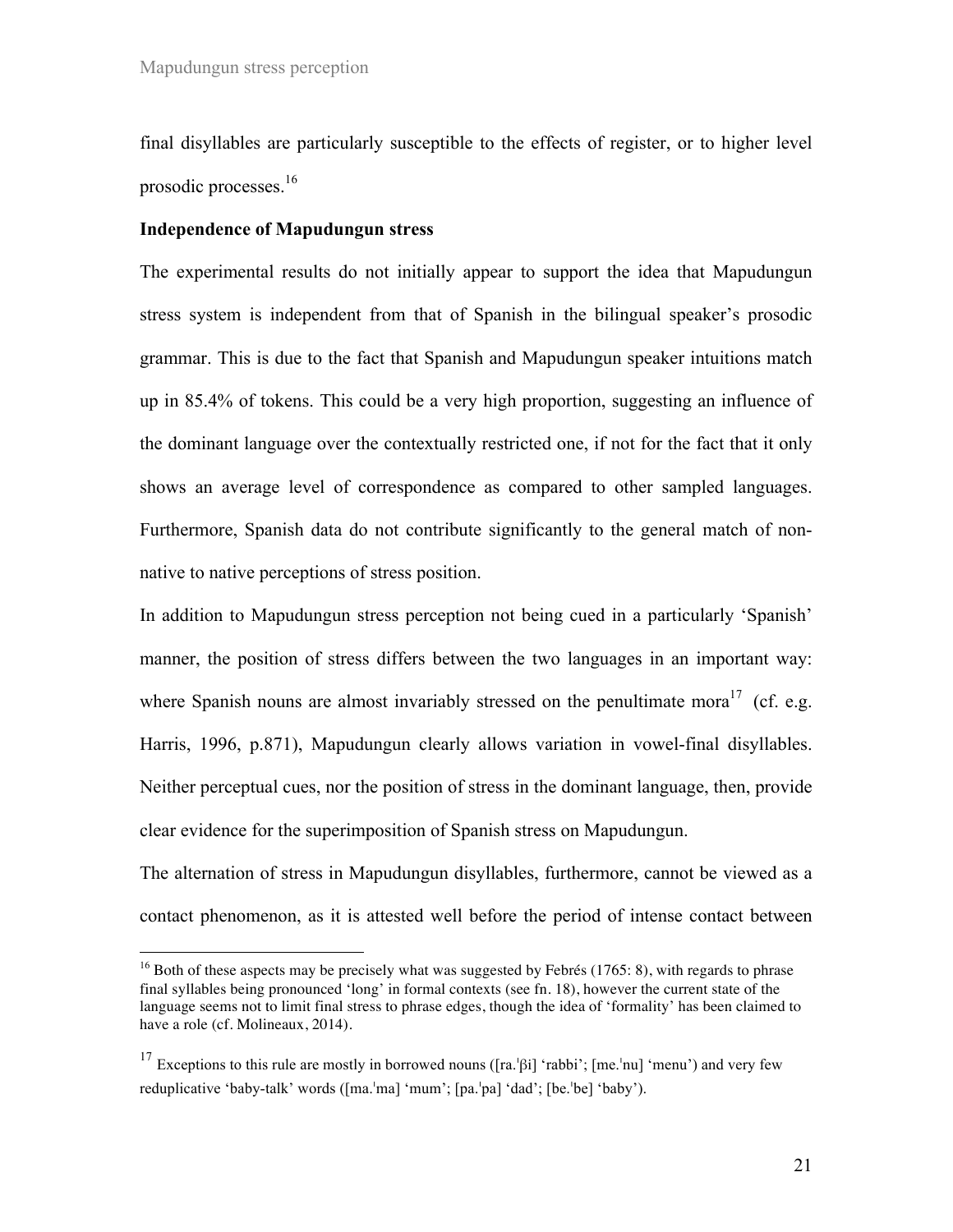the languages, from the end of the nineteenth century onwards. Although the first explicit claims regarding disyllabic alternation surface only half a century ago (Echeverría, 1964), the textual evidence points to its existence earlier in the history of the language.

Early grammars all mention the existence of exceptions in their stated stress assignment system. Particularly in Febrés' 1765 grammar we find mention of stress shifting to a final open syllable, where it would normally fall on the penultimate mora.<sup>18</sup> The alternation is restricted to words before pauses in formal speech. His examples, interestingly, are all disyllables: [ma.ˈpu] 'land', [we.ˈnu] 'good', [mi.ˈta] 'again' (1765: 8). Moreover, in the first texts with 'exceptional' stress marked in writing (cf. Lenz 1897; Augusta 1910, 1916<sup>19</sup>), nouns mostly surface with stress on the ultima of vowel-final disyllables.<sup>20</sup>

Loanword stress provides additional evidence for the independence of present day Mapudungun stress assignment: just as Mapudungun borrowings into Chilean Spanish are reliably stressed on the penultimate mora (cf. Table 5), the fieldwork shows that Spanish disyllables are borrowed into Mapudungun with the alternation described here for native Mapudungun nouns (cf. Table 6). In other words, lexical items are not borrowed wholesale, but fit into an independent prosodic system.

| Table 5: Chilean Spanish loanword stress:                                          |                         |  |  |  |
|------------------------------------------------------------------------------------|-------------------------|--|--|--|
| Original Mapudungun                                                                | In Spanish              |  |  |  |
| $\lceil \cdot \text{[luka]} \rangle$ $\sim$ $\lceil \text{[luka]} \rangle$ 'house' | ['ruka] 'Mapuche house' |  |  |  |

 <sup>18</sup> "Quando [los mapuche] hablan en tono de sermón, que llaman *Coyaghtun*, todas las palabras en que hacen pausa, las pronuncian largas." When the Mapuche speak as befits a sermon, which they call *coyaghtun*, every word where a pause is made is pronounced long [i.e. with final stress] (Febrés 1765:8).<br><sup>19</sup> Both consider 'non-exceptional' main stress to fall on the last vowel before a consonant.<br><sup>20</sup> The tendency to

<sup>[</sup>ɻuka] 'house' in the sentences: [tə!famu məθi ɲi !ɻuka] 'here is my house' and [ɲi ɻu!ka mo kəp!an] 'I come from my house'.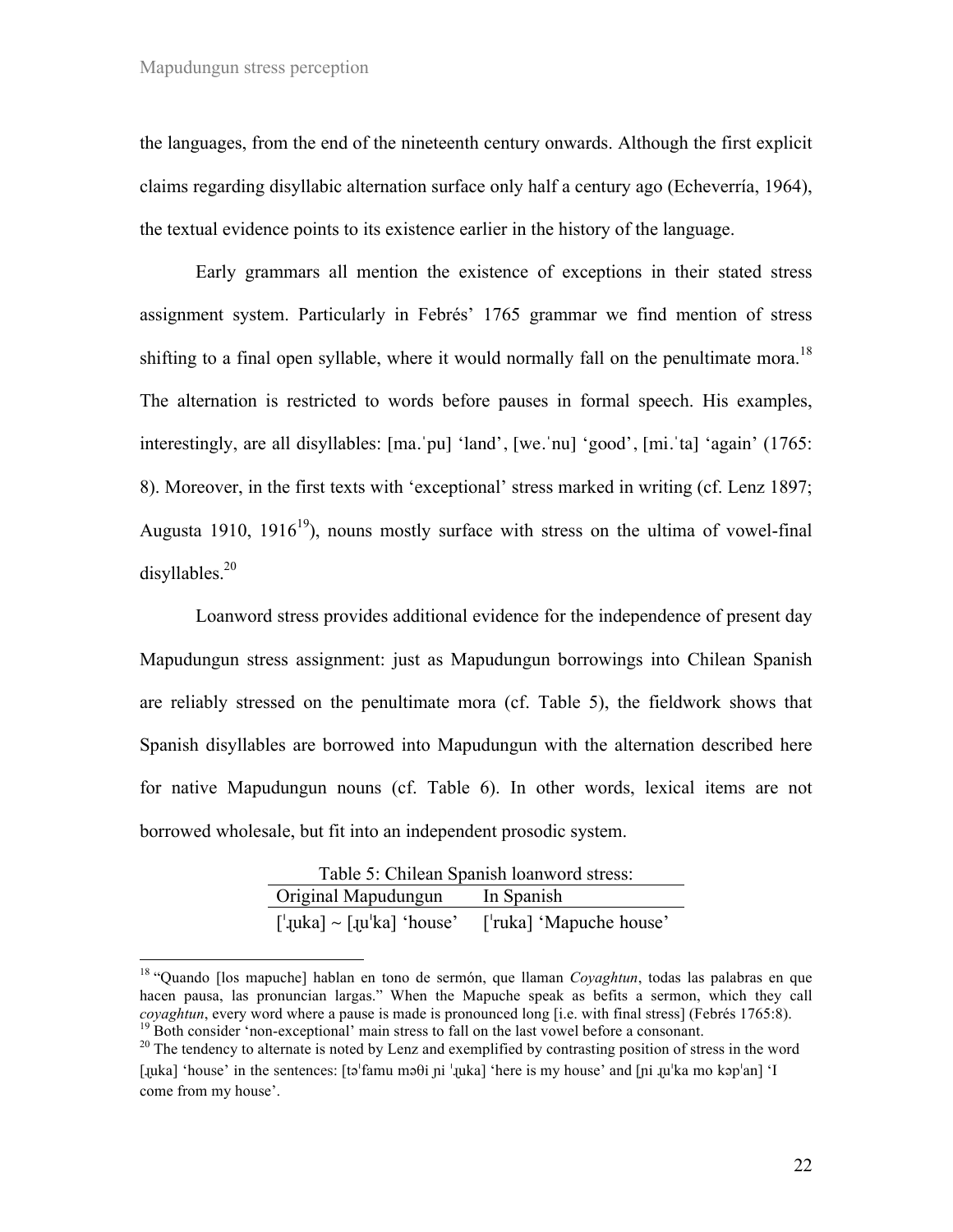| $\lceil$ 'kiltso] ~ $\lceil$ kil <sup>t</sup> so] 'dog' | ['kiltro] 'stray dog'                                  |
|---------------------------------------------------------|--------------------------------------------------------|
| [ $ka^{\dagger}$ win] 'celebration'                     | $\left[\text{ka}^{\dagger} \text{win}\right]$ 'gossip' |

| Table 6: Mapudungun loanword stress |  |  |  |
|-------------------------------------|--|--|--|
|                                     |  |  |  |
|                                     |  |  |  |
|                                     |  |  |  |
|                                     |  |  |  |
|                                     |  |  |  |

New fieldwork, coupled with contemporary and historical accounts, allows us to say with some certainty that penultimate mora stress in Mapudungun monomorphemic nouns has remained unchanged for at least two hundred and fifty years.<sup>21</sup> The major exception to this rule is the alternation in vowel-final disyllables, for which we have evidence for a similar period of time. The experimental evidence given here shows that the alternation is not superimposed by centuries of contact, but has long been an independent, native feature.

### **Conclusions**

Although non-native and even native intuitions have been considered suspect diagnostics for phonological knowledge (cf. Werker & Tees, 1984; Dupoux *et al*. 1997, 2008), when it comes to stress, the essential fact is that no single defining factor can be isolated without the input of speaker intuitions. De Lacy (2014:177) makes an important point: 'Even if intuitions are a delusion, in some cases they are a shared and consistent delusion, and the source of the delusion might provide insight into phonological knowledge'. This

 $21$  The case of verbs, where suffixation is both abundant and complex, requires additional inspection, such as that presented in Molineaux, 2014 §3.4, §4.3.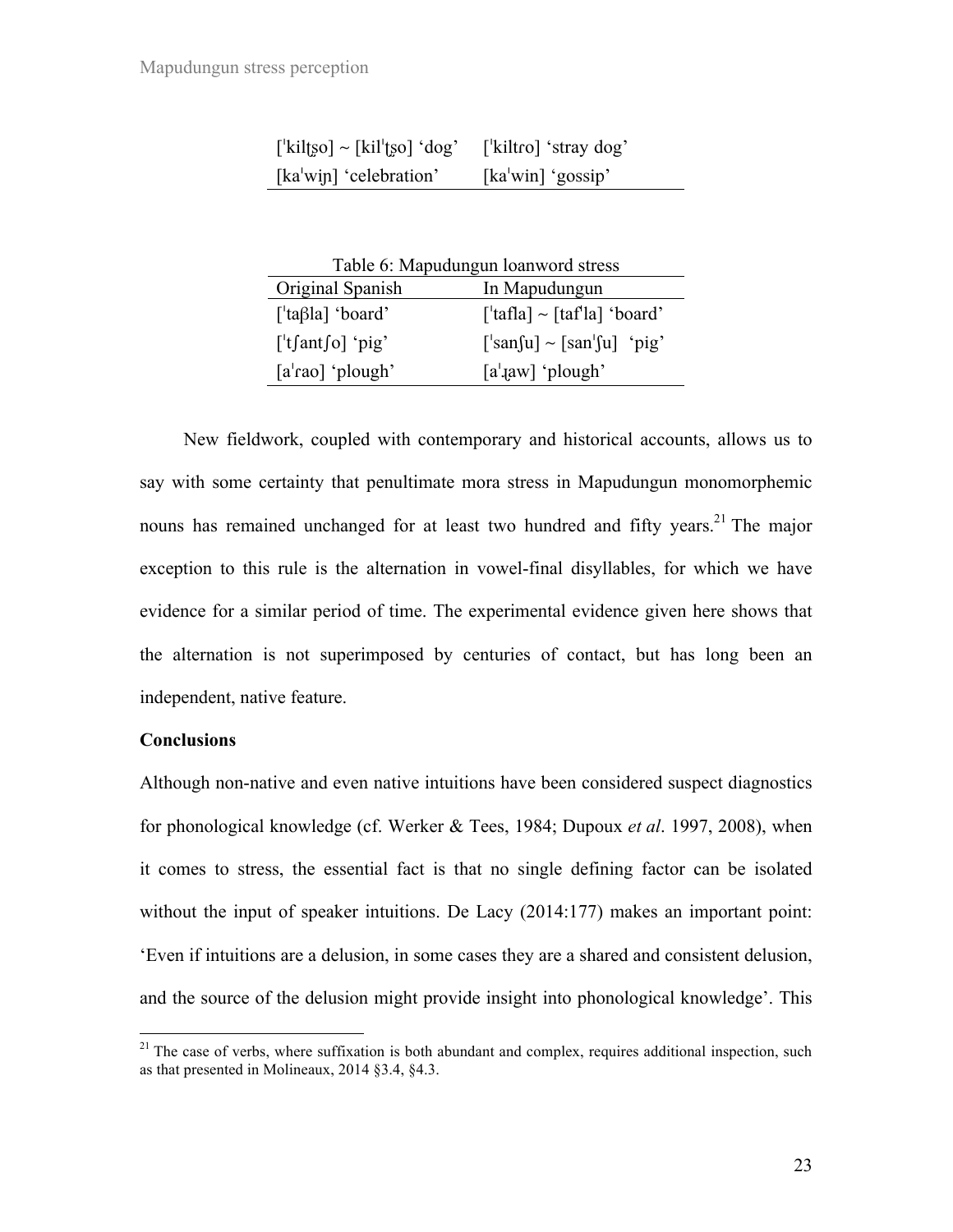is precisely the case for Mapudungun: whatever the reason behind the alternation in disyllable prominence placement, this alternation is consistently perceived by both native and non-native speakers and is clearly restricted to words with final light syllables.

Using data from non-native speakers to assess native speaker intuitions is useful in this context insofar as it gives further support to what at first blush appears to be rampant alternation. It can therefore provide us with an additional means of evaluating unexpected patterns which may otherwise be naïvely attributed to contact-induced attrition. It also allows us to extrapolate and give greater reliability to accounts of bygone eras for which we have no native subjects or recordings to rely on directly. Finally, it is crucial in informing our understanding of stress-pattern and cue preservation, both at the level of the individual and of the language as a whole.

Beyond its Mapudungun-specific results, this study provides grounds for giving greater credence to the assessment of stress position put forth by non-native speakers in much of the primary literature. This is especially the case for languages where true native intuitions are hard or impossible to come by. Although, where native intuitions may be probed, this is undoubtedly the path to follow, the triangulation of evidence based on as many possible sources of non-native intuition as are available may – and should – be given due attention in order to inform work on stress typology.

Acknowledgements:

The author would like to thank the native Mapudungun speakers of the Rucapangue and Rupahue communities near Cholchol, Chile, for their willingness to take part in this research, as well as the experimental task participants at Oxford University. Further thanks go to Aditi Lahiri, Elan Dresher and Stephen Parkinson for comments on previous versions of this paper, and to Steven Kaye, for careful proofreading of the first manuscript. Finally, the author is greatly indebted to two anonymous reviewers whose very detailed comments helped to improve the theoretical focus of the paper while adding considerable refinement to the statistical methods. Any imprecisions that remain are the author's responsibility alone.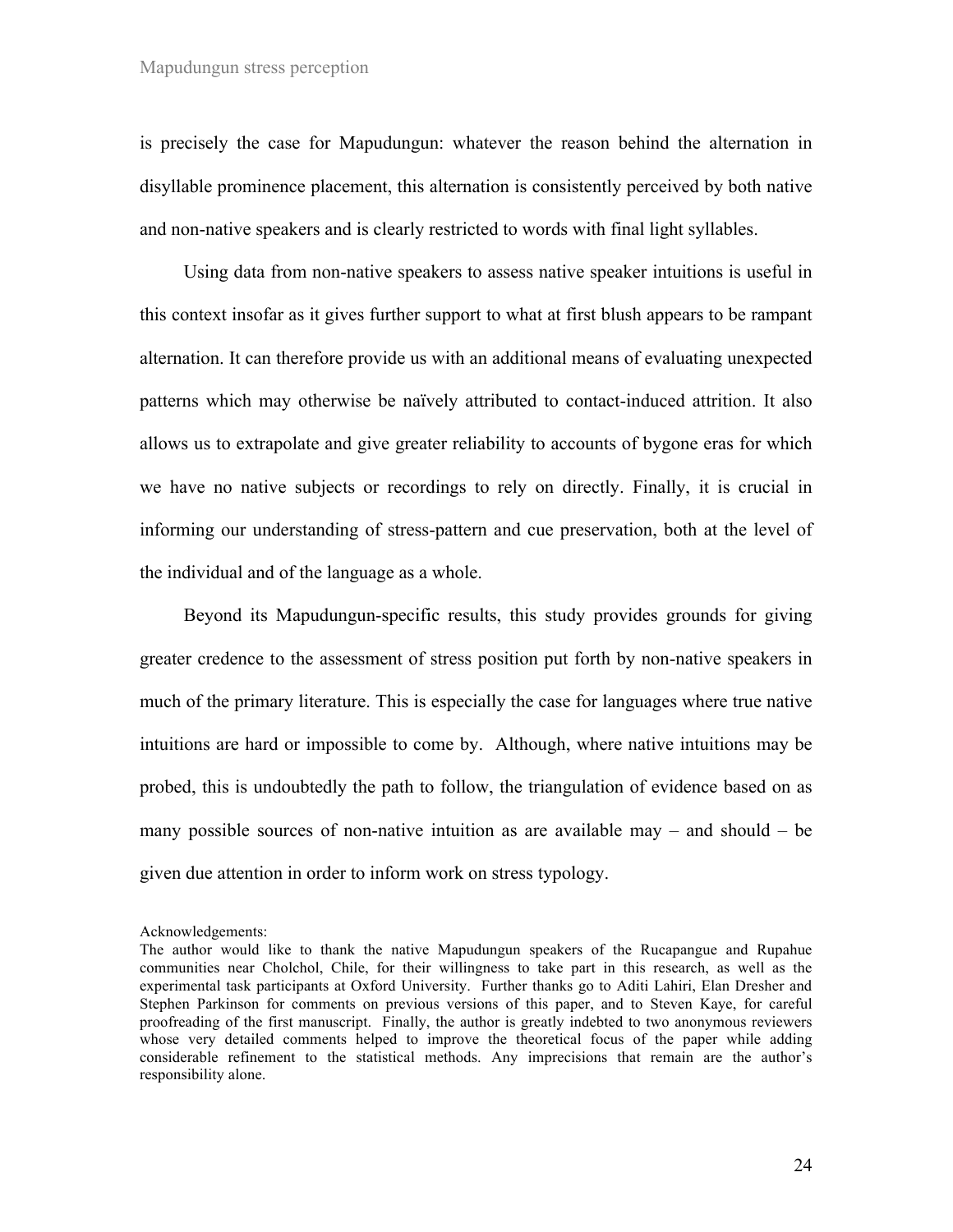## **REFERENCES**

Arvaniti, A. (1992). Secondary stress: evidence from Modern Greek. In G. J. Docherty, & D. R. Ladd, *Papers in Laboratory Phonology II: Gesture, Segment, Prosody* (pp. 398– 423). Cambridge, UK: Cambridge University Press.

Arvaniti, A. (1994). Acoustic features of Greek rhythmic structure. *Journal of Phonetics 22*, 239–268.

Augusta, F. J. de. (1903). *Gramática Araucana*. Valdivia, Chile: Imprenta Central J. Lampert.

Augusta, F. J. de. (1934). *Lecturas Araucanas*. Padre Las Casas, Chile: Imprenta San Francisco.

de Lacy, P. (2014). Evidence for stress systems. In H. van der Hulst (Ed.) *Word Stress: Theoretical and Typological Issues* (pp. 149–193)*.* Cambridge, UK: Cambridge University Press.

Dogil, G. (1995). Phonetic correlates of word stress. *Arbeitspapiere des Instituts für Maschinelle Sprachverarbeitung – Phonetik, Universität Stuttgart, 2(2),* 1–60.

Dogil, G. & Williams, B. (1999). The phonetic manifestation of word stress. In H. van der Hulst (Ed.), *Word Prosodic Systems in the Languages of Europe* (pp. 273–334). Berlin, Germany: Mouton de Gruyter.

Dupoux, E., Pallier, C., Sebastián-Gallés, N. & Mehler, J. (1997) A destressing 'deafness' in French?, *Journal of Memory and Language*, *36*, 406–421.

Dupoux, E., Sebastián-Gallés, N., Navarrete, E., & Peperkamp, S. (2008). Persistent stress 'deafness': The case of French learners of Spanish. *Cognition, 106*, 682–706.

Echeverrían, S. M. (1964) Descripción fonológica del mapuche actual. *Boletín del Instituto de Filología de la Universidad de Chile, 25*, 13–59.

Echeverría, S. M. & Contreras, H. (1965) Araucanian Phonemics. *International Journal of American Linguistics, 31(2)*, 132–135.

Febrés, A. (1765). *Arte de la Lengua General del Reyno de Chile*. Lima, Peru.

Gordon, M. (2002). A factorial typology of quantity-insensitive stress. *Natural Language and Linguistic Theory, 20*, 491–552.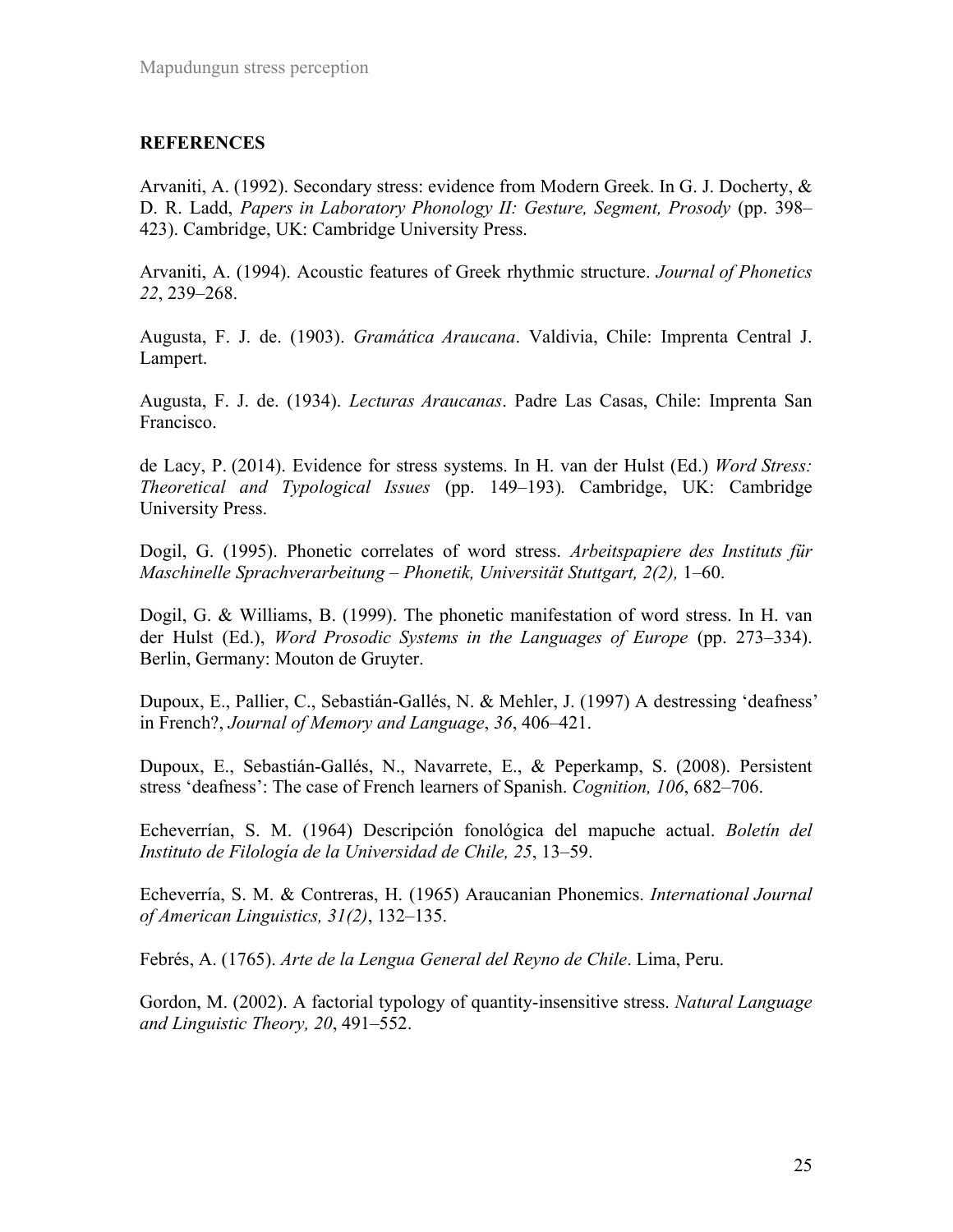Gordon, M. (2011a). Stress: Phonotactic and Phonetic Evidence. In M. van Oostendorp, C. J. Ewen, E. Hume, & K. Rice (Eds.), *The Blackwell companion to phonology* (pp. 924–948). Oxford, UK: Blackwell-Wiley.

Gordon, M. (2011b) Stress Systems. In J. Goldsmith, J. Riggle, & A. C. L. Yu, (Eds.) *The Handbook of Phonological Theory* (pp. 141-163). Oxford: Wiley- Blackwell.

Gordon, M. (2014) Disentangling stress and pitch-accent: a typology of prominence at different prosodic levels. In H. van der Hulst (Ed.) *Word Stress: Theoretical and Typological Issues* (pp. 83–118)*.* Cambridge, UK: Cambridge University Press.

Harris, J. W. (1995). Projection and edge marking in the computation of stress in Spanish. In J. Goldsmith (Ed.) *A Handbook of Phonological Theory* (pp. 867–887). Oxford, UK: Blackwell.

Havestadt, B. (1777). *Chilidugú: sieve tractatus linguæ Chilensis*, Leipzig, Germany: Teubner.

Hayes, B. (1985). Iambic and Trochaic Rhythm in Stress Rules. In M. Niepokuj (Ed.) *Proceedings of the Eleventh Annual Meeting of the Berkeley Linguistics Society* (pp. 429– 446). Berkeley, CA.

Hayes, B. (1995). *Metrical Stress Theory*, Chicago, IL: The University of Chicago Press.

Hermans, B. (2011) The Representation of Word Stress. In M. van Oostendorp, C. J. Ewen, E. Hume, & K. Rice (Eds.), *The Blackwell companion to phonology* (pp. 1003– 1026). Oxford, UK: Blackwell-Wiley.

Hualde, J. I. & Nadeu, M. (2014). Rhetorical stress in Spanish. In H. van der Hulst (Ed.) *Word Stress: Theoretical and Typological Issues* (pp. 228–252)*.* Cambridge, UK: Cambridge University Press.

Hung, H. J. (1994) *The Rhythmic and Prosodic Organization of Edge Constituents*. Ph.D. thesis, Brandeis University. Waltham, MA.

Hyde, B. (2002). A Restrictive Theory of Metrical Stress. *Phonology, 19*, 313–339.

Hyman, L. (1977) On the nature of linguistic stress. In L. Hyman (Ed.), *Studies in Stress and Accent* (pp. 37–82). Berkley: University of Southern California.

Hyman, L. (2014). Do All Languages Have Word Accent? In H. van der Hulst (Ed.) *Word Stress: Theoretical and Typological Issues* (pp. 56–82)*.* Cambridge, UK: Cambridge University Press.

Jun, S. & Fougeron, C. 2000. A phonological model of French intonation. In A. Botinis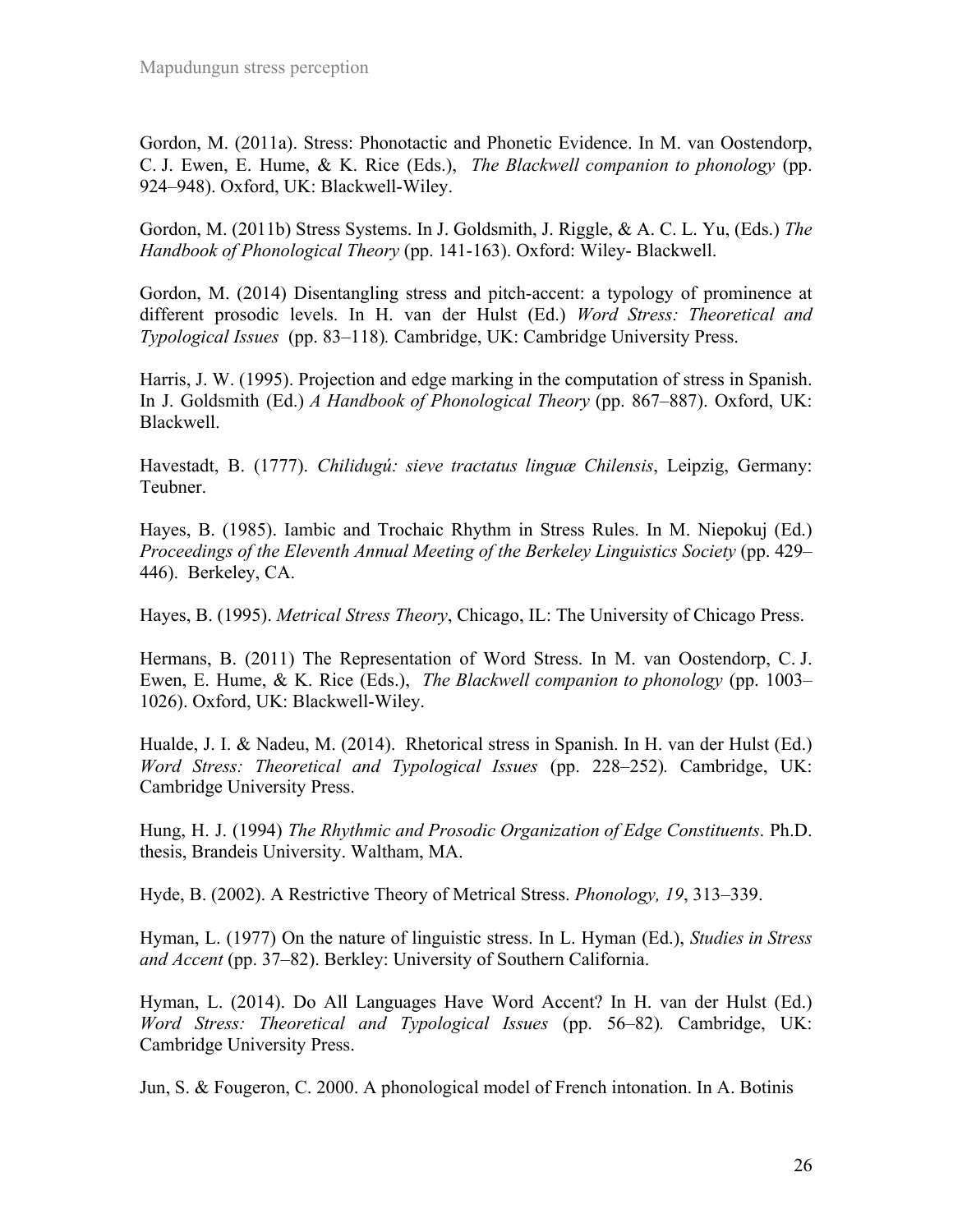(Ed.) *Intonation: Analysis, Modeling and Technology* (pp. 209–242). Dordrecht: Kluwer.

Kager, R. (1993) Alternatives to the Iambic-Trochaic Law. *Natural Language and Linguistic Theory, 11*, 381–432.

Kager, R. (2007). Feet and metrical stress. In P. de Lacy (Ed.) *The Cambridge companion to phonology* (pp. 195–227). Cambridge, UK: Cambridge University Press.

Kawahara, S. (2011). Experimental approaches in theoretical phonology. In M. van Oostendorp, C. J. Ewen, E. Hume, & K. Rice (Eds.), *The Blackwell companion to phonology* (pp. 2283–2303). Oxford, UK: Blackwell-Wiley.

Kenstowics, M. (1994). *Phonology in Generative Grammar*. Oxford, UK: Blackwell.

Lenz, R. (1897). *Estudios Araucanos*, Santiago, Chile: Anales de la Universidad de Chile.

McGarrity, L. (2003). *Constraints on patterns of primary and secondary stress*. Ph.D. thesis, Indiana University.

Molineaux, B. (2014). *Synchronic and diachronic morphoprosody: Evidence from Mapudungun and Early English.* DPhil thesis, The University of Oxford.

Newlin-Łukowicz, L. (2012). Polish stress: looking for phonetic evidence of a bidirectional system. *Phonology, 29(2)*, 271–329.

Noel, P. (2013) Language processing and the evolution of rhythmic pat- terns: Asymmetries in binary stress systems. *Cognitive Linguistics, 24(1)*, 115–134.

Sadowsky, S., Paniqueo, H., Salamanca, G., & Avelino, H. (2013). Mapudungun. *Journal of the International Phonetic Association: Illustration of the IPA, 43(1)*, 87–96.

Salas, A. (2006). *El Mapuche o Araucano*. Santiago, Chile: Centro de Estudios Públicos.

Smeets, I. (2008). *A grammar of Mapuche*, Berlin, Germany: Mouton de Gruyter.

Schütze, C. (1996). *The empirical base of linguistics: Grammaticality judgments and linguistic methodology*. Chicago, IL: University of Chicago Press.

Sluijter, A. M. C. & van Heuven, V.J. (1996). Spectral balance as an acoustic correlate of linguistic stress. *Journal of the Acoustical Society of America, 100*, 2471-2485.

Tesar, B. (2004). Using inconsistency detection to overcome structural ambiguity in language learning. *Linguistic Inquiry, 35(2)*, 219–253.